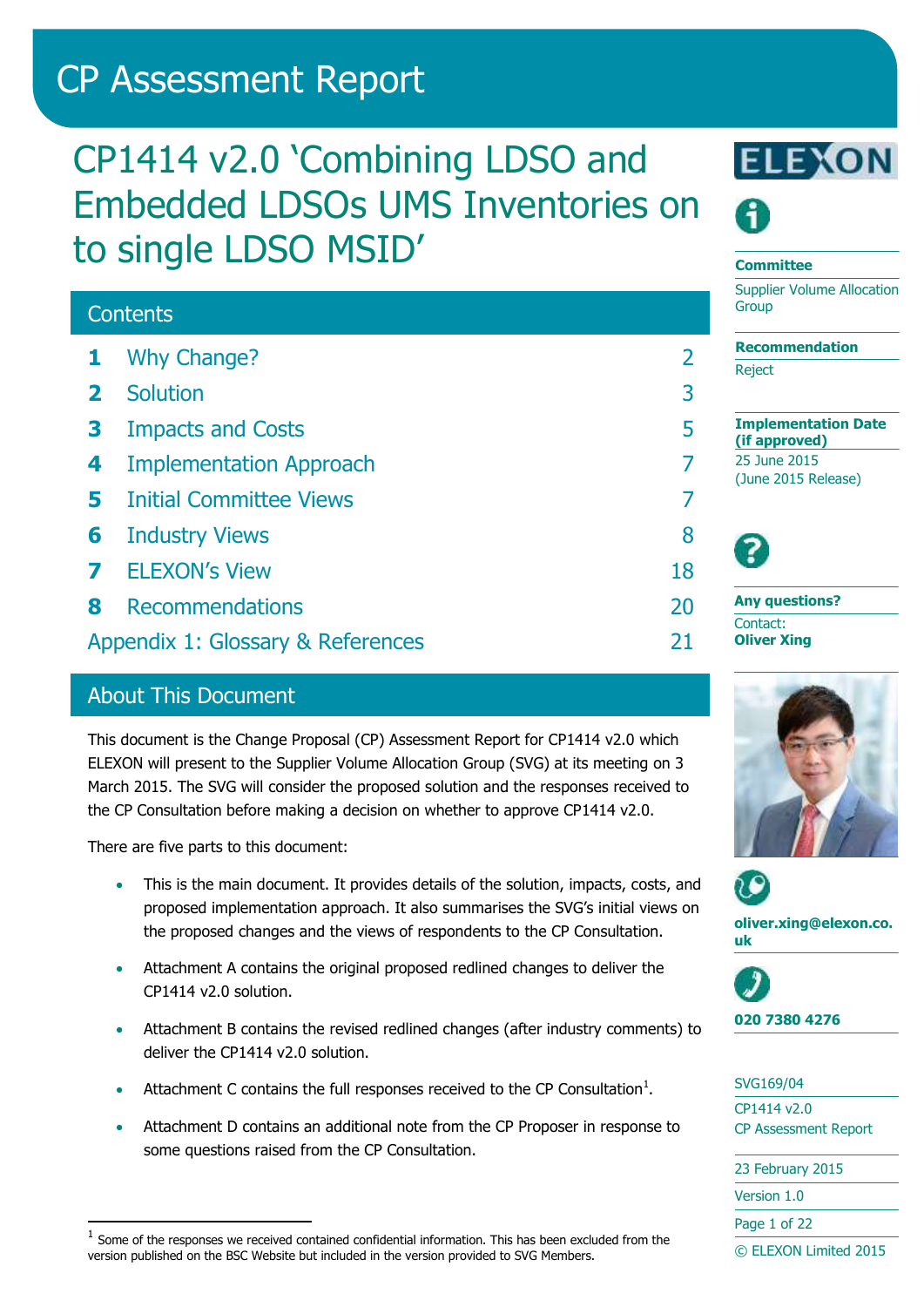## <span id="page-1-0"></span>**1** Why Change?

#### **Background**

Distribution Systems are directly connected to the Transmission System and are operated by Licensed Distribution System Operators (LDSOs) (referred to as "host" in this report). Within each Distribution System, there may be one or more embedded Distribution Systems operated by embedded LDSOs (referred as "embedded" in this report). Under the current arrangements, **[BSCP520 'Unmetered Supplies Registered in SMRS'](http://www.elexon.co.uk/bsc-related-documents/related-documents/bscps/?show=all)** and the [Operational Information Document \(OID\)](http://www.elexon.co.uk/reference/technical-operations/unmetered-supplies/charge-codes-and-switch-regimes/) set out the processes to be followed in relation to the connection and Settlement of Unmetered Supplies (UMS).

#### **What is the issue?**

UMS connections provided to UMS customers can have exit points that spread amongst a wide geographic area, covering a number of different embedded Distribution Systems. This can mean that the UMS customers must trade an additional separate Metering System ID (MSID) for each embedded Distribution System operating in its area.

To accommodate inter-distributor billing, the embedded LDSOs must also ensure that a separate MSID is raised for each different embedded distribution boundary connection arrangement it has with the host LDSO that provides UMS connections to the UMS customer.

The Proposer asserts that this unnecessarily increases the number of MSIDs that a UMS customer is required to trade against its portfolio of UMS connections.

## SVG169/04

CP1414 v2.0 CP Assessment Report

23 February 2015

Version 1.0

Page 2 of 22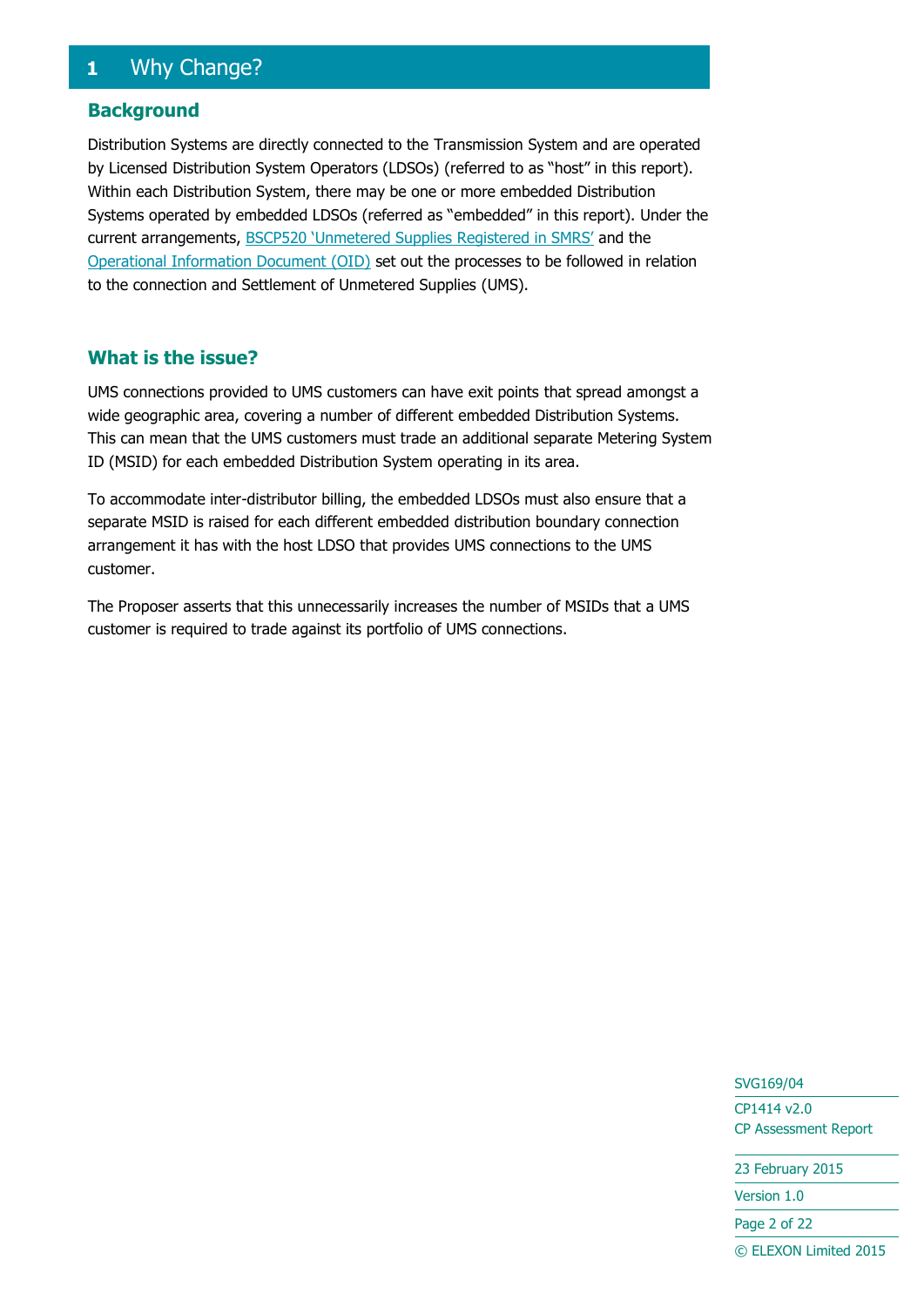#### <span id="page-2-0"></span>**Proposed solution**

#### **Version 1**

The Proposer, ESP Electricity Limited, submitted CP1414 v1.0 'Combining LDSO and [Embedded LDSOs UMS Inventories on to single LDSO MSID'](http://www.elexon.co.uk/change-proposal/cp1414/) on 14 May 2014. CP1414 v1.0 proposed to give UMS customers the option to trade their UMS connections from embedded Distribution Systems, under the LDSO  $MSIDS<sup>2</sup>$  associated with customers with UMS connections on both networks. This would be achieved by combining such inventories of connections with the existing inventory linked to the already-registered host LDSO's MSID.

#### **Progression**

CP1414 v1.0 was presented to the SVG for comment on 3 June 2014 before it was formally issued for CP Consultation. ELEXON issued CP1414 v1.0 for consultation as part of CP Circular (CPC) 00741 on 3 June 2014. Due to the number of responses that suggested material changes to the solution and sought further clarification around the parallel work under the Distribution Connection and Use of System Agreement (DCUSA), the Proposer sought views on the proposal through a CP Workgroup.

The CP1414 Workgroup met on 15 September 2014 to discuss the issue and proposed solution. Following the meeting, the Proposer revised CP1414 into version 2.0, which provided further clarification to address some of the points raised during the consultation and at the CP Workgroup meeting. The revised CP and detailed solution were provided to the CP Workgroup for comment.

#### **Version 2**

-

CP1414 v2.0 was raised on 26 November 2014. It continues to propose to allow UMS customers to be able to trade their UMS connections from embedded LDSO networks under a single LDSO  $MSID<sup>3</sup>$ . This would be achieved by combining these inventories into the existing inventory linked to the already-registered host LDSO's MSID.

The embedded LDSO will continue to have full responsibility for the connections to its Distribution System, including validation and audit of these connections. Any upstream LDSO will not be required to validate the embedded LDSO's inventory, with this responsibility remaining with the UMS customer and embedded LDSO. The embedded LDSO will be required to provide evidence to the host LDSO that any necessary agreements are in place, which will release the host LDSO from any obligations regarding validating or maintaining the inventory.

Full details of the Proposer's proposed solution can be found in the CP Proposal Form published on the [CP1414 page](https://www.elexon.co.uk/change-proposal/cp1414) of the BSC Website.

SVG169/04

CP1414 v2.0 CP Assessment Report

23 February 2015

Version 1.0

Page 3 of 22

<sup>&</sup>lt;sup>2</sup> Typically, up to four MSIDs, each mapping to separate Standard Settlement Configurations (SSCs), are associated with each set of connections for a customer.

<sup>&</sup>lt;sup>3</sup> Customers would also have the option to trade their UMS connections under the embedded LDSOs' MSIDs where greater UMS capacity (based on the calculated Estimate of Annual Consumption (EAC)) is connected to embedded networks.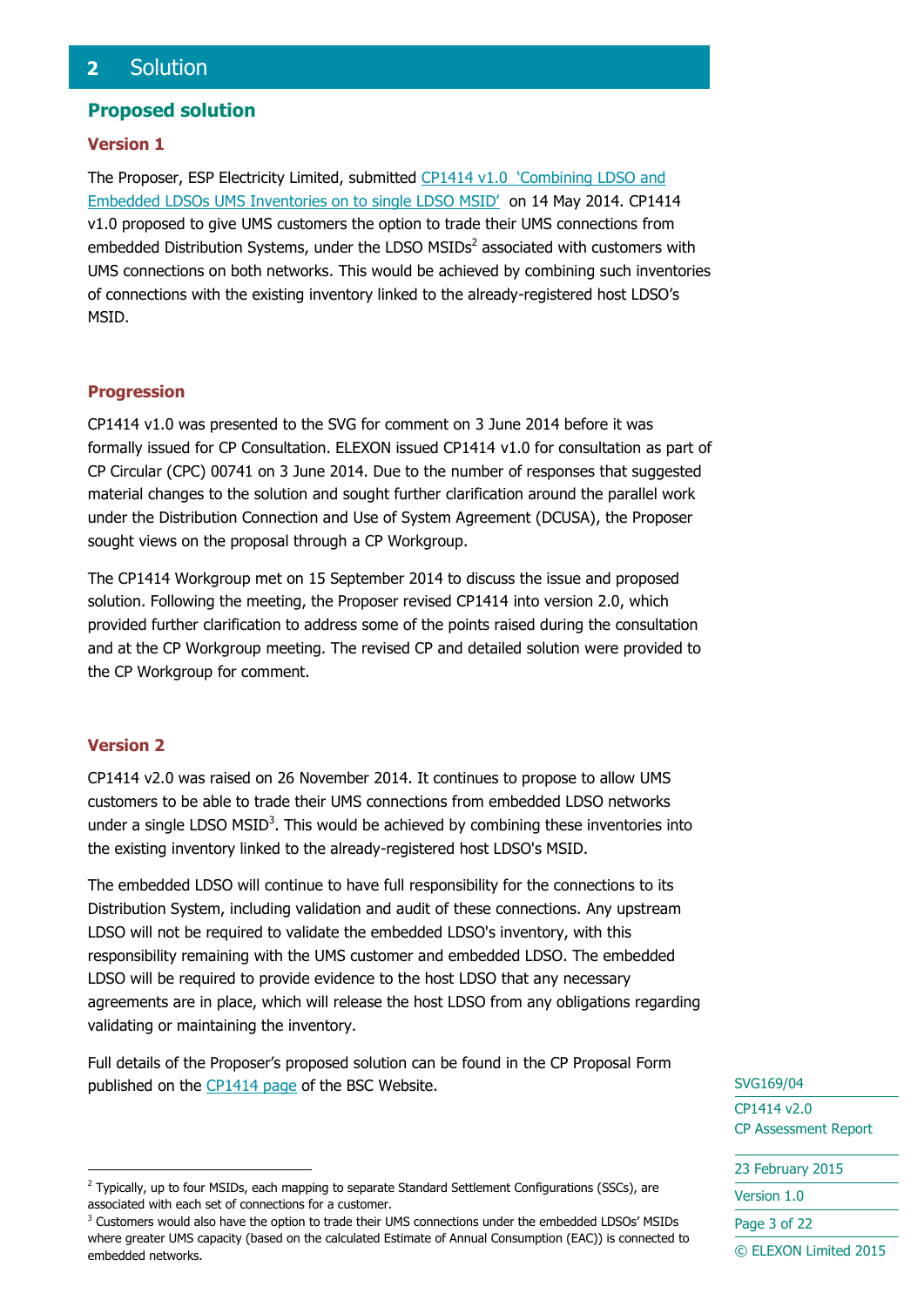## **Proposer's rationale**

The Proposer believes that the solution in CP1414 v2.0 would reduce the number of MSIDs needed for UMS customers, thereby reducing the costs of Meter Administration and improving efficiency in inter-distributor billing. Due to UMS customers having small numbers of inventories per MSID (average: 10 streetlights), their daily allocated proportion of EAC often rounds to 0.000MWh to three decimal places. Therefore Distribution Use of System (DUoS) charges cannot be recovered by their host or embedded LDSOs. A simplified process would remove the burden for customers contracting UMS connections with embedded LDSOs. This would promote competition in the UMS connections and distribution markets.

It should be noted that some UMS customers do currently combine inventories, either accidentally or intentionally<sup>4</sup>; CP1414 v2.0 will apply governance to this practice.

## **Proposed redlined changes**

Attachment A contains the originally proposed redlined changes to BSCP520 to implement CP1414 v2.0. We agreed with some industry comments on the proposed redlined changes and have created the second version of redlined BSCP520, which can be found in Attachment B.

The CP Workgroup agreed that, should CP1414 v2.0 be approved, the updates to the OID should be done in parallel with the implementation of the CP. Therefore no redlined OID is provided at this stage.

SVG169/04

CP1414 v2.0 CP Assessment Report

23 February 2015

Version 1.0

Page 4 of 22

© ELEXON Limited 2015

-

 $4$  This was confirmed by a customer who responded to this CP Consultation.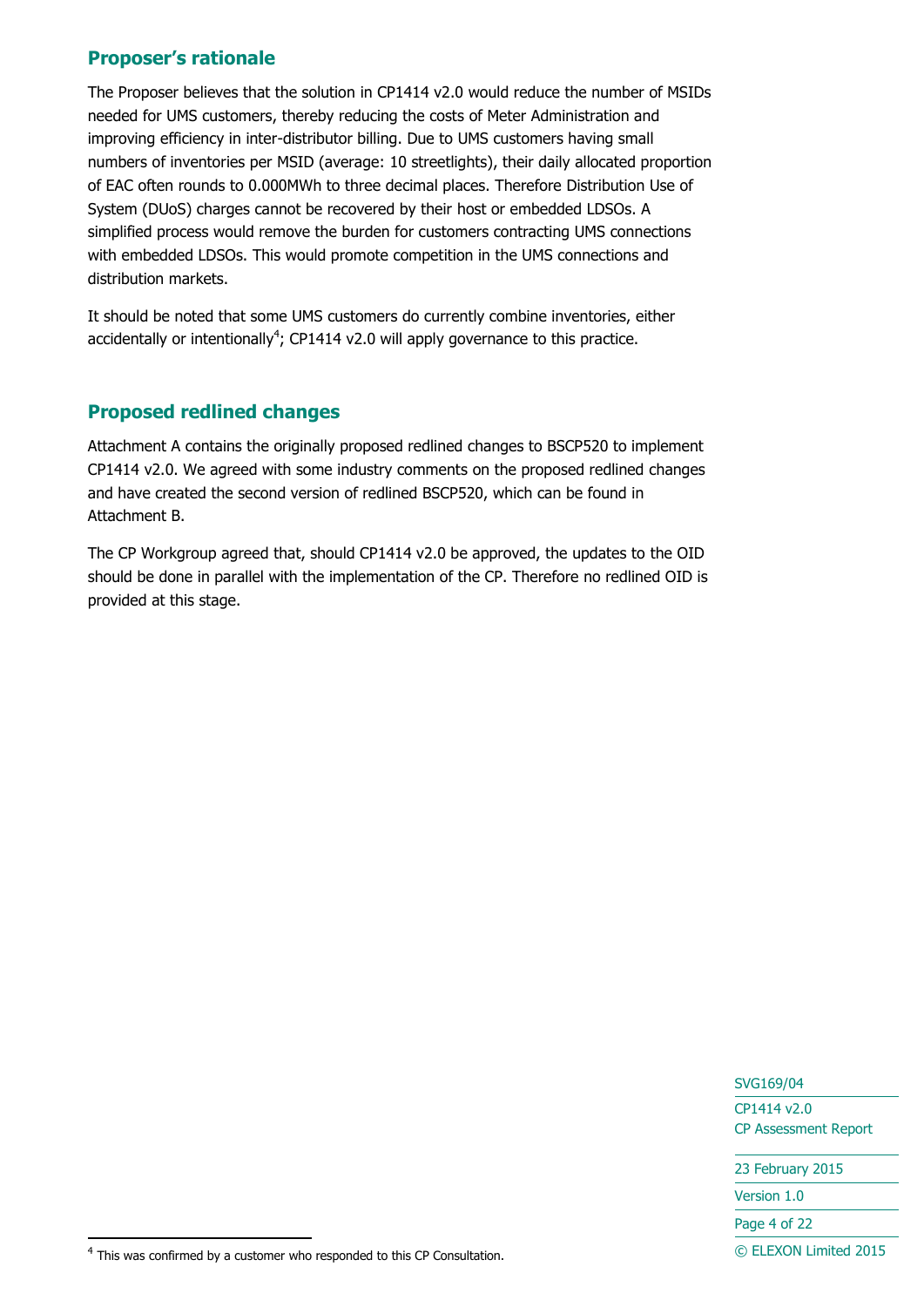## <span id="page-4-0"></span>**3** Impacts and Costs

#### **Central impacts and costs**

#### **Central impacts**

CP1414 v2.0 will require changes to BSCP520 and the OID. There are no system impacts.

| <b>Central Impacts</b> |                          |
|------------------------|--------------------------|
| Document Impacts       | System Impacts           |
| • BSCP520              | <b>None</b><br>$\bullet$ |
| $\bullet$ OID          |                          |

#### **Central costs**

The central implementation costs for CP1414 v2.0 will be approximately £240 (1 man day) for ELEXON to implement the relevant document changes.

### **BSC Party & Party Agent impacts and costs**

#### **Participant impacts and costs**

| <b>BSC Party &amp; Party Agent Impacts</b> |                                                                                                                                                                                                                                                                     |                                                                                                                                                                                                                                                                                                                                                                                                                                    |  |  |
|--------------------------------------------|---------------------------------------------------------------------------------------------------------------------------------------------------------------------------------------------------------------------------------------------------------------------|------------------------------------------------------------------------------------------------------------------------------------------------------------------------------------------------------------------------------------------------------------------------------------------------------------------------------------------------------------------------------------------------------------------------------------|--|--|
| <b>BSC</b><br>Party/Party<br>Agent         | Impact                                                                                                                                                                                                                                                              | Cost                                                                                                                                                                                                                                                                                                                                                                                                                               |  |  |
| Embedded<br><b>LDSOs</b>                   | CP1414 v2.0 will have an impact on<br>embedded LDSOs' internal<br>processes. They would also be<br>positively impacted as the CP would<br>remove the barriers for UMS<br>customers to contract with the<br>embedded LDSOs as a result of the<br>simplified process. | There should be minimal costs for<br>embedded LDSOs to implement this<br>CP.<br>Some on-going costs may arise<br>from establishing a Collection Agent<br>(this function will be established to<br>disaggregate the customer's<br>inventory connected to the host<br>LDSOs and embedded LDSOs'<br>networks for validation and audit<br>purposes). These costs are not<br>significant when shared between all<br>the embedded LDSOs. |  |  |

#### SVG169/04

CP1414 v2.0 CP Assessment Report

23 February 2015

Version 1.0

Page 5 of 22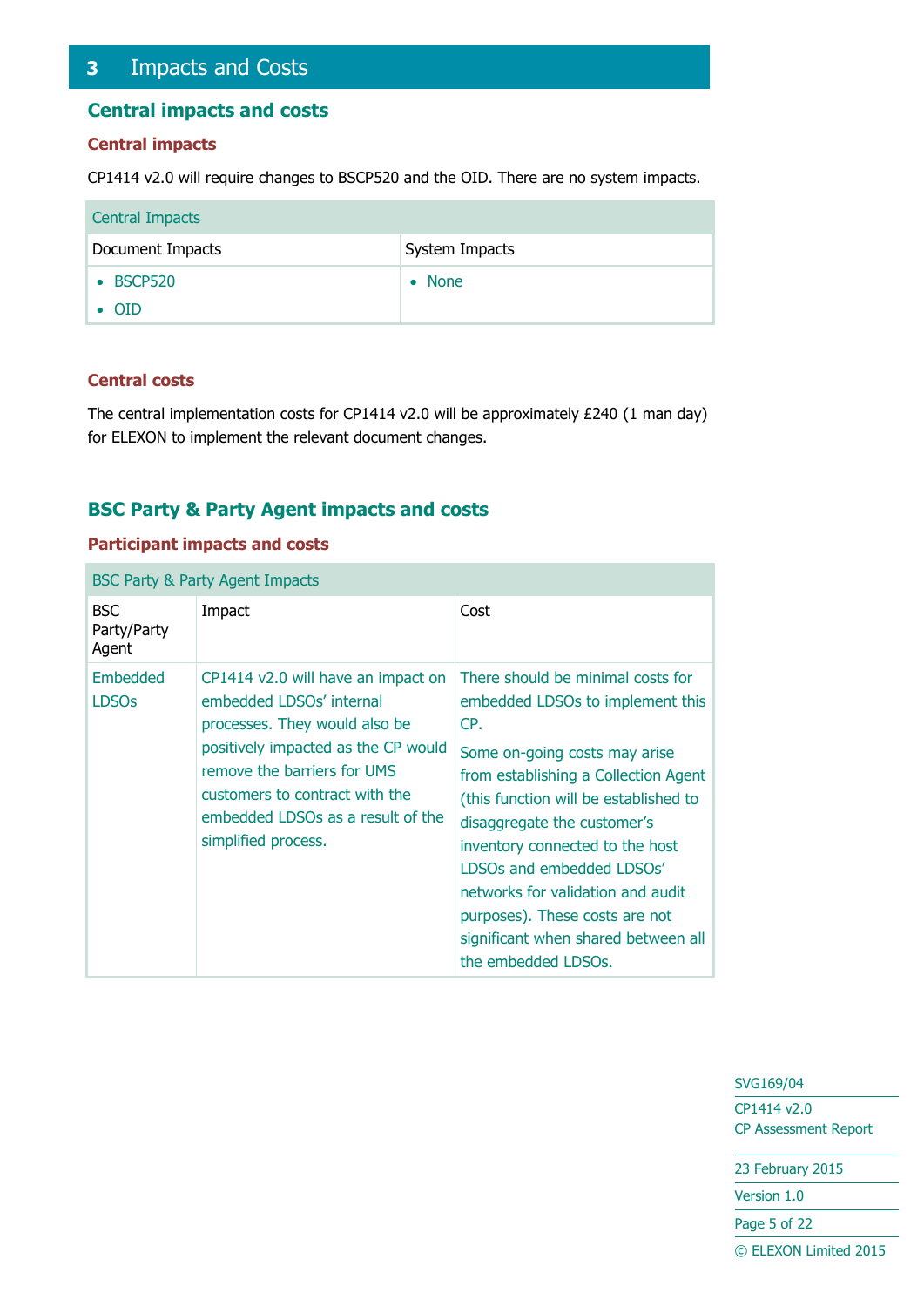|                                       | <b>BSC Party &amp; Party Agent Impacts</b>                                                                                                                                                                                                                          |                                                                                                                                                                                                                                                                                                                                                                                                                                                                                                                                                                                                                                                                                                                                                                                                                                                      |  |  |  |
|---------------------------------------|---------------------------------------------------------------------------------------------------------------------------------------------------------------------------------------------------------------------------------------------------------------------|------------------------------------------------------------------------------------------------------------------------------------------------------------------------------------------------------------------------------------------------------------------------------------------------------------------------------------------------------------------------------------------------------------------------------------------------------------------------------------------------------------------------------------------------------------------------------------------------------------------------------------------------------------------------------------------------------------------------------------------------------------------------------------------------------------------------------------------------------|--|--|--|
| <b>BSC</b><br>Party/Party<br>Agent    | Impact                                                                                                                                                                                                                                                              | Cost                                                                                                                                                                                                                                                                                                                                                                                                                                                                                                                                                                                                                                                                                                                                                                                                                                                 |  |  |  |
| <b>Host LDSOs</b>                     | The host LDSOs will need to change<br>their internal processes, IT systems<br>and administrative arrangements to<br>implement the CP.<br>Additional resources will be<br>required to manage the new UMS<br>inventory combination processes<br>introduced by the CP. | There will be both one-off and on-<br>going costs for host LDSOs to<br>implement the CP. These costs<br>relate to changing the internal<br>processes and IT systems and<br>allocating additional staff resources.<br>One host LDSO estimates its initial<br>implementation costs and on-going<br>operational costs would be £100k<br>and £30k per annum respectively.<br>Two LDSOs believe that it would be<br>difficult to forecast the cost<br>numbers until the corresponding<br><b>DCUSA Change Proposal (DCP) 203</b><br>'The Rationalisation of Discount<br><b>Factors used to Determine LDNO</b><br>Use of System Tariffs relating to<br><b>UMS Connections on Embedded</b><br>Distribution Networks and the<br>associated LDNO tariffs' is<br>introduced. They would expect to<br>recover these additional costs from<br>the embedded LDSOs. |  |  |  |
| <b>Suppliers</b>                      | <b>None</b>                                                                                                                                                                                                                                                         | <b>None</b>                                                                                                                                                                                                                                                                                                                                                                                                                                                                                                                                                                                                                                                                                                                                                                                                                                          |  |  |  |
| Non BSC<br>Parties (UMS<br>customers) | CP1414 v2.0 will positively impact<br>UMS customers as it seeks to<br>simplify the inventory management<br>process and reduce the costs and<br>administration associated with<br>multiple MSIDs across different host<br>LDSO areas.                                | There will be minimal costs on UMS<br>customers to implement the new<br>processes introduced by the CP.                                                                                                                                                                                                                                                                                                                                                                                                                                                                                                                                                                                                                                                                                                                                              |  |  |  |

CP1414 v2.0 CP Assessment Report

23 February 2015

Version 1.0

Page 6 of 22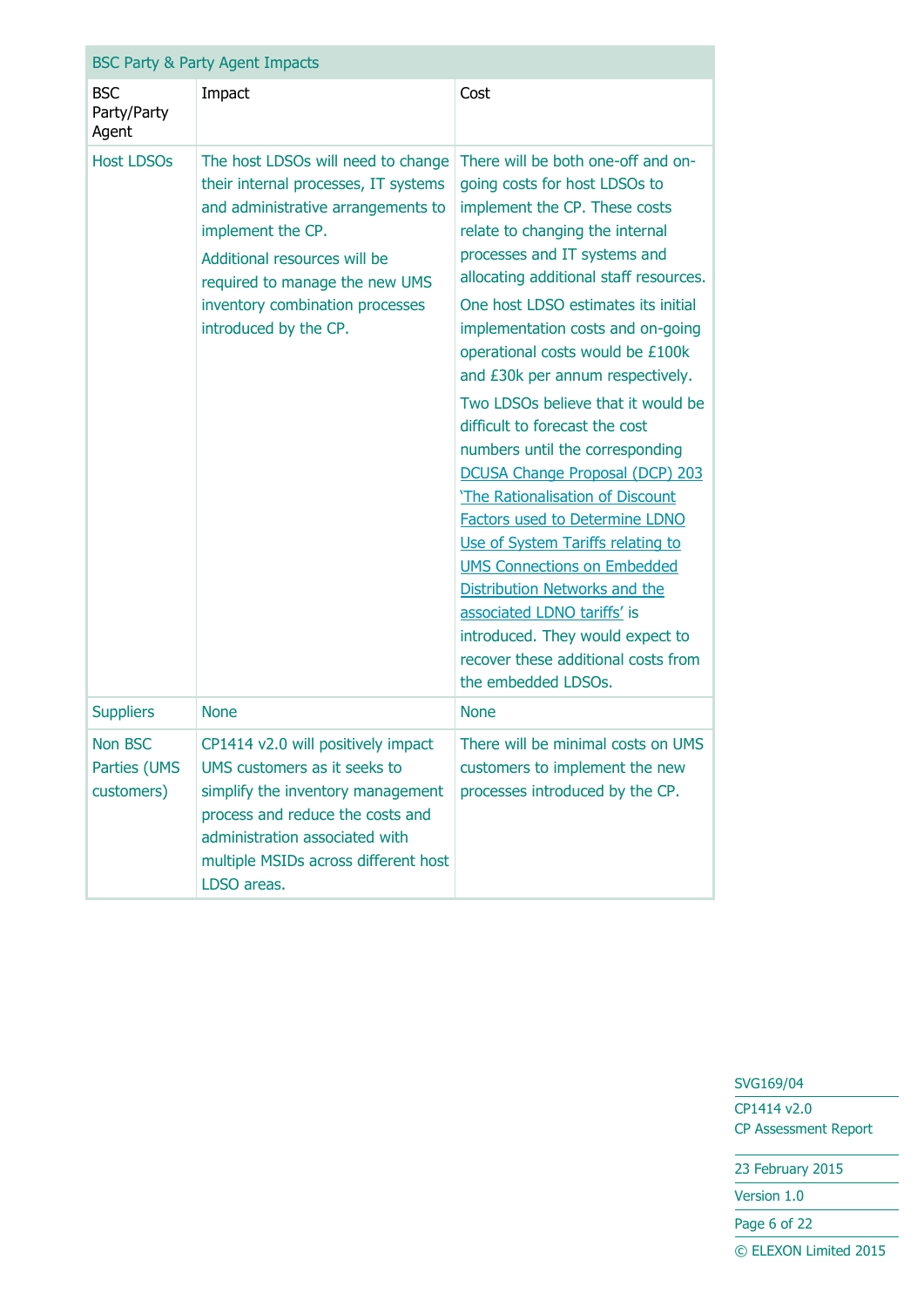## <span id="page-6-0"></span>**4** Implementation Approach

#### **Recommended Implementation Date**

CP1414 v2.0 is proposed for implementation on 25 June 2015 as part of the June 2015 BSC Systems Release. This is the earliest Release in which this CP can be included.

## <span id="page-6-1"></span>**5** Initial Committee Views

#### **SVG's initial views**

We presented CP1414 v1.0 to the SVG for comment at its meeting on 3 June 2014 [\(SVG160/10\)](http://www.elexon.co.uk/meeting/svg-160/). The SVG had no initial comments on the proposed changes at that time.

Due to the volume of responses that suggested material changes to the proposed solution under CP1414 v1.0, the Proposer sought views on the proposal through a CP Workgroup and raised CP1414 v2.0. We have not provided CP1414 v2.0 to the SVG for initial comments.

SVG169/04

CP1414 v2.0 CP Assessment Report

23 February 2015

Version 1.0

Page 7 of 22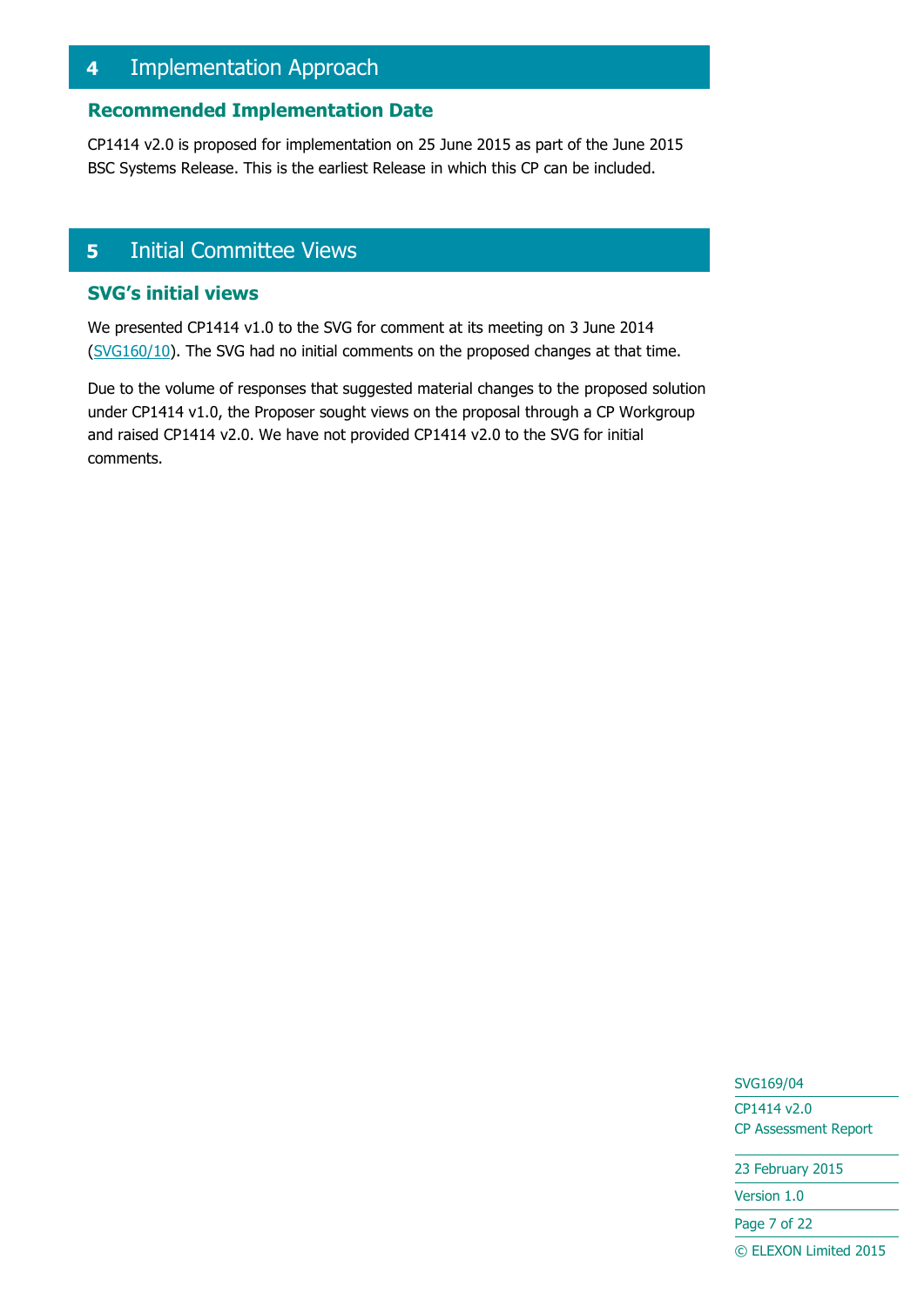## <span id="page-7-0"></span>**6** Industry Views

This section summarises the responses received to the CP1414 v2.0 consultation. You can find the full responses in Attachment  $C^5$ .

| Summary of CP1414 v2.0 CP Consultation Responses - all responses              |     |                |                            |       |
|-------------------------------------------------------------------------------|-----|----------------|----------------------------|-------|
| Question                                                                      | Yes | No.            | Neutral/<br>No.<br>Comment | Other |
| Do you agree with the CP1414 v2.0 proposed<br>solution?                       | 23  | 5              | $\Omega$                   | 0     |
| Do you agree that the draft redlining delivers<br>the intent of $CP1414v2.0?$ | 22  | $\overline{4}$ | $\mathcal{P}$              | 0     |
| Will CP1414 v2.0 impact your organisation?                                    | 18  | 10             | $\Omega$                   | 0     |
| Will your organisation incur any costs in<br>implementing CP1414 v2.0?        | 8   | 20             | $\Omega$                   | 0     |
| Do you agree with the proposed<br>implementation approach for CP1414 v2.0?    | 23  | 5              | $\Omega$                   | 0     |
| Do you have any further comments on CP1414<br>v2.0?                           | 9   | 19             | $\Omega$                   | 0     |

Due to the large number of responses we have received, of which many responses are from non-BSC Parties (UMS customers, Street Lighting Authorities and Supplier Agents), we provide the CP responses summarised by different Party types.

| Summary of CP1414 v2.0 CP Consultation Responses - Embedded LDSOs            |     |                |                            |       |
|------------------------------------------------------------------------------|-----|----------------|----------------------------|-------|
| Question                                                                     | Yes | No.            | Neutral/<br>No.<br>Comment | Other |
| Do you agree with the CP1414 v2.0 proposed<br>solution?                      | 4   | 1              | N                          | 0     |
| Do you agree that the draft redlining delivers<br>the intent of CP1414 v2.0? | 3   | 1              | 1                          | 0     |
| Will CP1414 v2.0 impact your organisation?                                   | 5   | $\Omega$       | O                          | 0     |
| Will your organisation incur any costs in<br>implementing CP1414 v2.0?       | 3   | $\mathcal{P}$  | U                          | 0     |
| Do you agree with the proposed<br>implementation approach for CP1414 v2.0?   | 4   | 1              | N                          | 0     |
| Do you have any further comments on CP1414<br>v2.0?                          | 3   | $\overline{2}$ | 0                          | 0     |

SVG169/04

Page 8 of 22

CP1414 v2.0 CP Assessment Report

23 February 2015 Version 1.0

-

<sup>&</sup>lt;sup>5</sup> Some of the responses we received contained confidential information. This has been excluded from the version published on the BSC Website but included in the version provided to SVG Members.

<sup>©</sup> ELEXON Limited 2015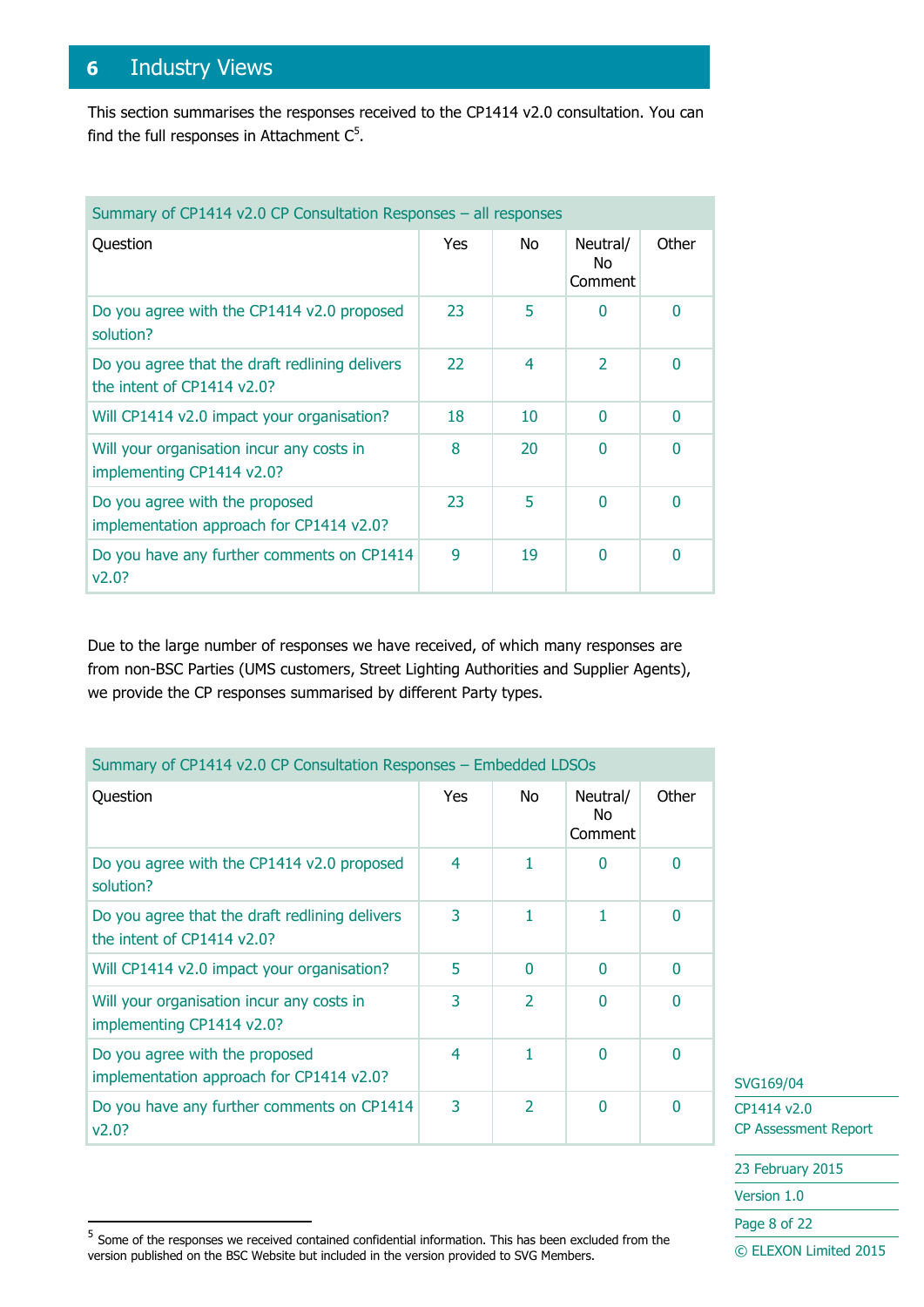| Summary of CP1414 v2.0 CP Consultation Responses - host LDSOs                |                          |          |                            |          |
|------------------------------------------------------------------------------|--------------------------|----------|----------------------------|----------|
| Question                                                                     | Yes                      | No       | Neutral/<br>No.<br>Comment | Other    |
| Do you agree with the CP1414 v2.0 proposed<br>solution?                      |                          | 5        | n                          | 0        |
| Do you agree that the draft redlining delivers<br>the intent of CP1414 v2.0? | $\overline{\phantom{a}}$ | 3        |                            | 0        |
| Will CP1414 v2.0 impact your organisation?                                   | 6                        | $\Omega$ | 0                          | $\Omega$ |
| Will your organisation incur any costs in<br>implementing CP1414 v2.0?       | 5                        |          | <sup>0</sup>               | $\Omega$ |
| Do you agree with the proposed<br>implementation approach for CP1414 v2.0?   | 1                        | 5        | 0                          | $\Omega$ |
| Do you have any further comments on CP1414<br>v2.0?                          | 5                        |          | 0                          | $\Omega$ |

| Summary of CP1414 v2.0 CP Consultation Responses - Suppliers                  |          |          |                            |       |
|-------------------------------------------------------------------------------|----------|----------|----------------------------|-------|
| Question                                                                      | Yes      | No.      | Neutral/<br>No.<br>Comment | Other |
| Do you agree with the CP1414 v2.0 proposed<br>solution?                       | 3        | $\Omega$ | O                          | 0     |
| Do you agree that the draft redlining delivers<br>the intent of $CP1414v2.0?$ | 3        | $\Omega$ | ∩                          | 0     |
| Will CP1414 v2.0 impact your organisation?                                    | ∩        | 3        | ŋ                          | 0     |
| Will your organisation incur any costs in<br>implementing CP1414 v2.0?        | 0        | 3        | ŋ                          | 0     |
| Do you agree with the proposed<br>implementation approach for CP1414 v2.0?    | 3        | $\Omega$ | O                          | 0     |
| Do you have any further comments on CP1414<br>V2.0?                           | $\Omega$ | 3        | ŋ                          | 0     |

CP1414 v2.0 CP Assessment Report

23 February 2015

Version 1.0

Page 9 of 22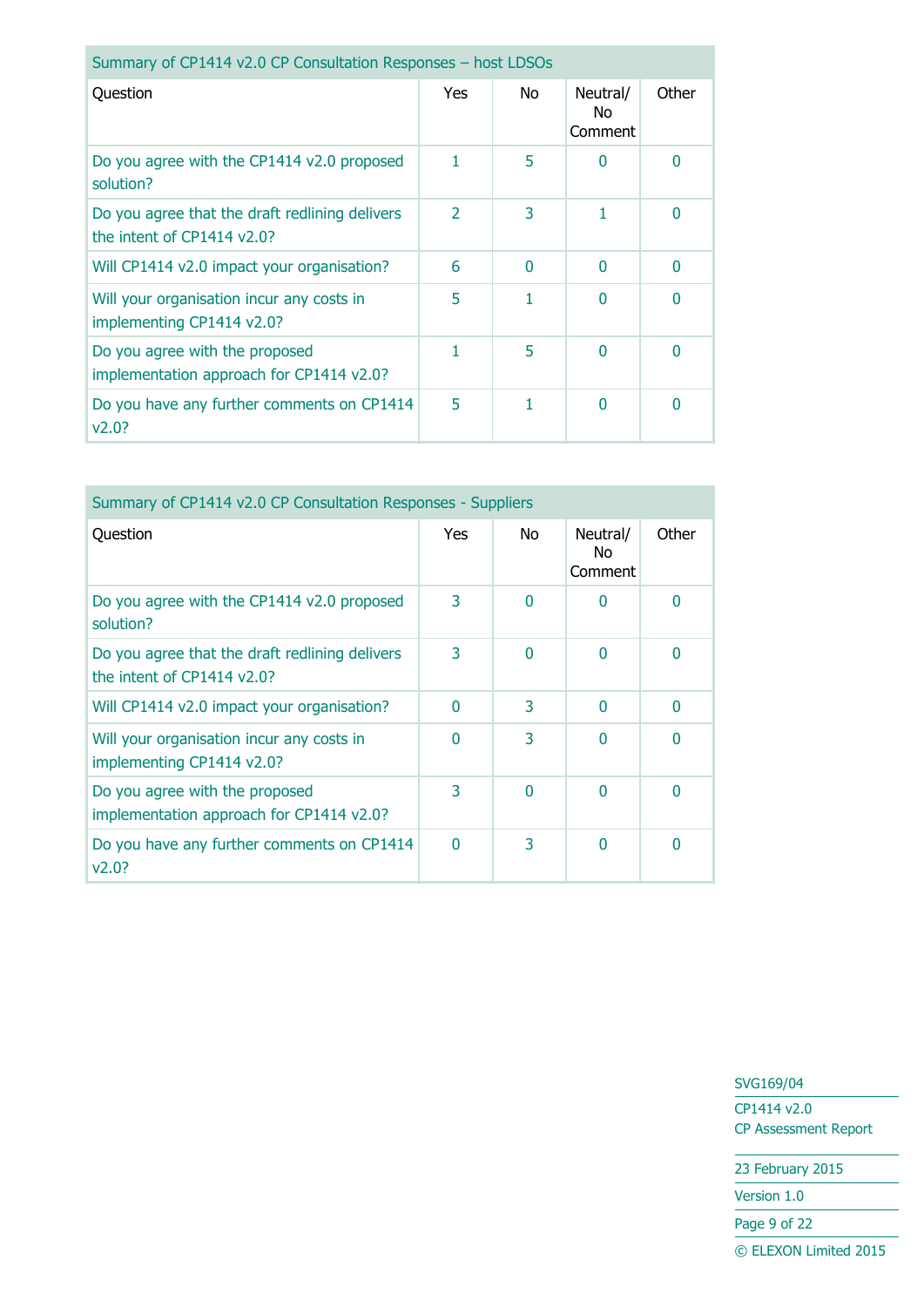| Summary of CP1414 v2.0 CP Consultation Responses - non BSC Parties           |                |          |                            |       |
|------------------------------------------------------------------------------|----------------|----------|----------------------------|-------|
| Question                                                                     | Yes            | No.      | Neutral/<br>No.<br>Comment | Other |
| Do you agree with the CP1414 v2.0 proposed<br>solution?                      | 15             | $\Omega$ | O                          | 0     |
| Do you agree that the draft redlining delivers<br>the intent of CP1414 v2.0? | 15             | $\Omega$ | 0                          | 0     |
| Will CP1414 v2.0 impact your organisation?                                   | 8              | 7        | 0                          | 0     |
| Will your organisation incur any costs in<br>implementing CP1414 v2.0?       | 14             |          | 0                          | 0     |
| Do you agree with the proposed<br>implementation approach for CP1414 v2.0?   | 15             | $\Omega$ | 0                          | 0     |
| Do you have any further comments on CP1414<br>V2.0?                          | $\overline{2}$ | 13       | $\Omega$                   | 0     |

#### **Comments on the proposed solution**

Despite the majority of respondents being in favour of the CP, it is worth noting from the above summary tables that there are different views from different types of Parties. The responses below are categorised by 'BSC related' and 'wider issues' (i.e. issues relating to the DCUSA and market competition) and by Party types.

#### **BSC-related comments**

#### **Embedded LDSOs**

All the five embedded LDSOs responded to the CP1414 v2.0 consultation. Four of them agreed with the proposed CP1414 v2.0 solution.

The majority of embedded LDSOs believed that the proposed CP solution would reduce the number of small inventories on embedded LDSO networks that UMS customers are required to trade, and would therefore reduce costs and administration for the customers.

Two embedded LDSOs noted that currently UMS customers may accidently or intentionally add embedded LDSOs' inventories to host LDSOs' MSIDs. CP1414 v2.0 would therefore apply governance to the inventory management process.

One embedded LDSO believed that, under the current process, there is a possibility that UMS Apparatus could be either double-counted or missed off by LDSOs. CP1414 v2.0 would minimise this risk and improve accuracy for Settlement.

#### **Host LDSOs**

All the six host LDSOs responded to the CP1414 v2.0 consultation. Five of them disagreed with the proposed CP1414 v2.0 solution.

One host LDSO noted that currently, under BSC Section S 'Supplier Volume Allocation', Suppliers can only provide data to a LDSO that is associated with its Distribution System. The LDSO had a concern that, under the proposed CP solution, Suppliers might be in breach of the BSC.

#### SVG169/04

CP1414 v2.0 CP Assessment Report

| 23 February 2015      |
|-----------------------|
| Version 1.0           |
| Page 10 of 22         |
| C ELEXON Limited 2015 |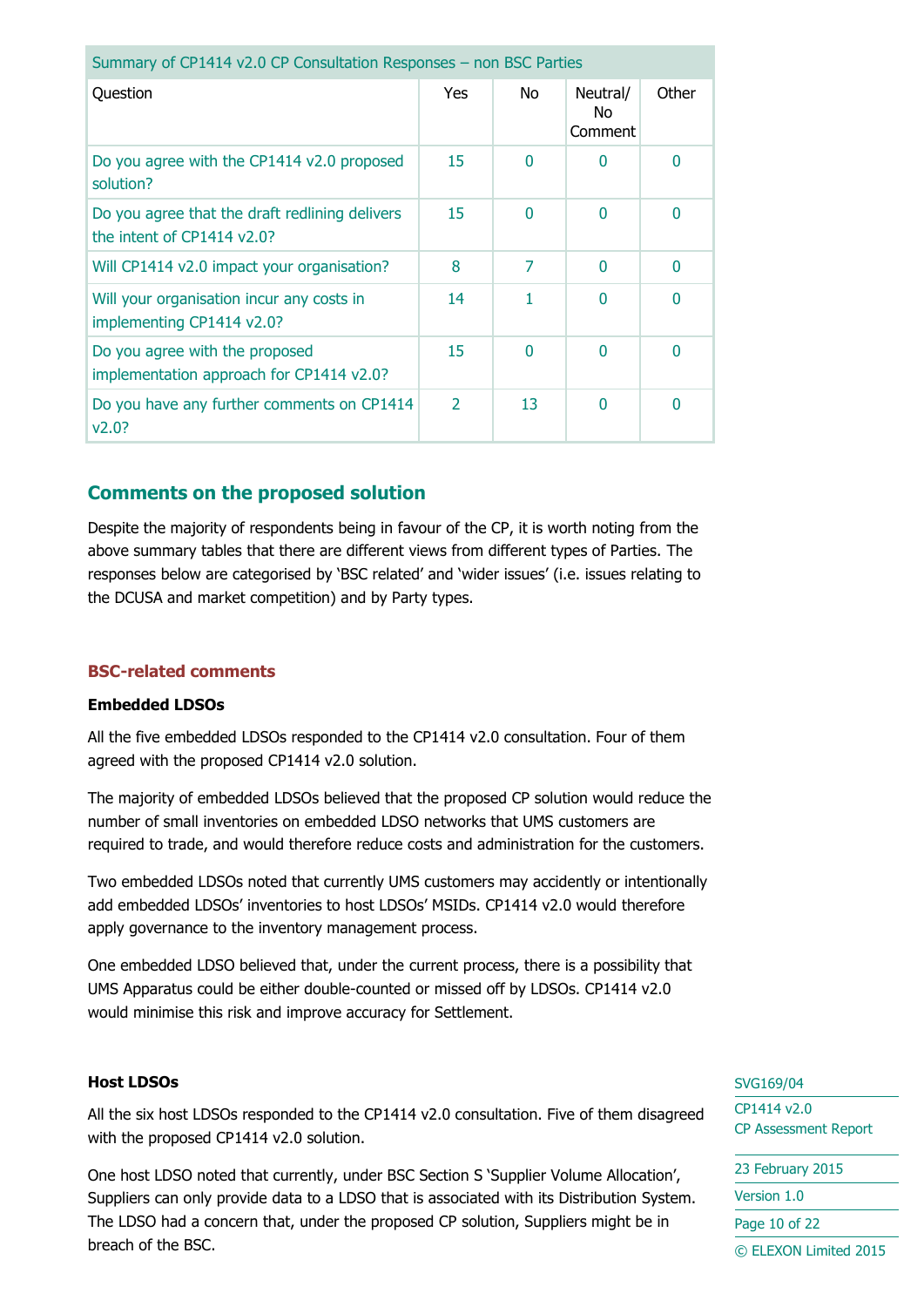Two host LDSOs commented that the inventories can only be combined from embedded LDSO MSIDs to host LDSO MSIDs but not the other way. There could be cases where embedded LDSO MSIDs contain larger inventories than those of host LDSO MSIDs' or a customer no longer wants a combined inventory, in which cases the CP proposed solution would not work.

One host LDSO believed that Settlement accuracy will be compromised by the change as host LDSOs will be required to submit D0052 'Affirmation of Metering System Settlement Details' flows containing EAC values not only relating to their networks but also to those of other embedded LDSOs'. These inflated EACs would create inaccuracy which would affect DUoS billing to Suppliers, sales reporting and losses calculation.

Two host LDSOs commented that further agreements and contracts need to be developed if a Collection Agent is established under the proposed CP solution. The accessibility to customers and LDSOs' data is also a concern that needs to be addressed.

One host LDSO responded that there is insufficient impact analysis provided to show the financial impacts on Parties to implement the change. The LDSO believed that it is important for Parties to understand the costs and benefits of CP1414 v2.0 before a decision can be made.

One LDSO who operates both host and embedded networks believed that the significance of the identified problem on UMS inventories for embedded LDSOs can hardly be justified against additional costs that may arise from the implementation of the CP.

One host LDSO commented that 16 out of the 146 local authorities responded to the previous CP1414 v1.0 consultation, which is a small proportion of the population and does not represent a consensus of customer preference.

#### **Non-BSC Parties**

All the local authorities (UMS customers) who responded to the CP1414 v2.0 consultation believed that they would benefit from the proposed CP solution due to the simplified inventory management process and reduced costs and administration.

One UMS customer confirmed that, due to the loads on embedded LDSOs' inventories being insignificant, currently they either deliberately miss off the equipment on the inventory submission or add embedded LDSOs' inventories to host LDSOs' MSIDs as a "mistake". The respondent believed that the proposed CP solution would help improve their current process.

#### **Wider issues**

#### **Embedded LDSOs**

The majority of embedded LDSOs believed that the proposed CP1414 v2.0 solution would remove the barriers for UMS customers awarding contracts to embedded LDSO, as a result of simplified inventory management process and cost savings. They considered that it would therefore promote effective competition in the UMS connection and distribution markets.

Two embedded LDSOs believed that the proposed CP solution would improve accuracy of inter-distributor billing for those embedded LDSO MSIDs that have low kWh consumption

SVG169/04 CP1414 v2.0 CP Assessment Report

23 February 2015 Version 1.0 Page 11 of 22 © ELEXON Limited 2015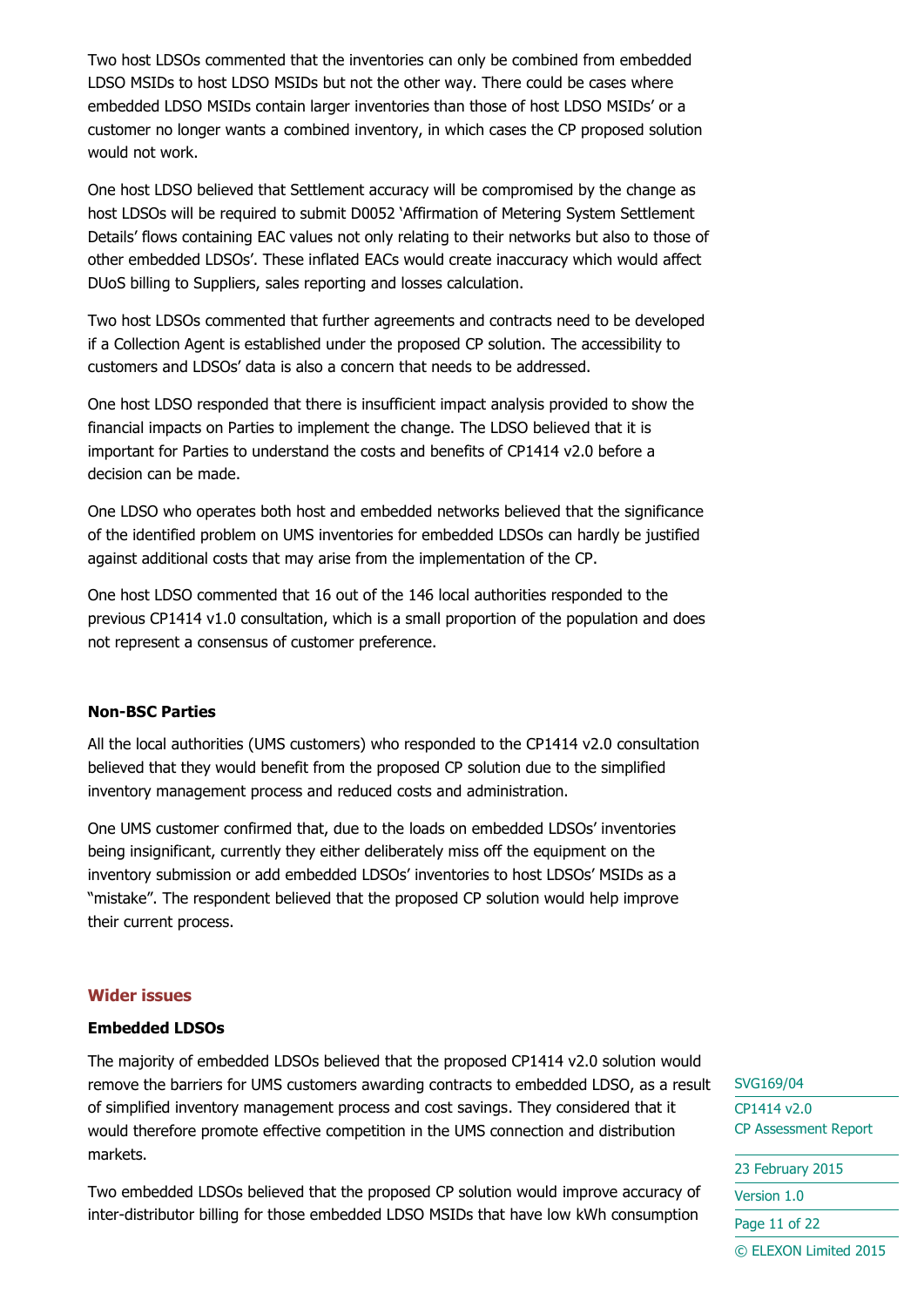volumes. This is because the volumes would round up to 0.000 MWh to three decimal places and therefore they cannot be billed.

Two embedded LDSOs believed that the proposed CP solution would encourage more Suppliers to provide UMS services on embedded LDSO networks due to the simplified inventory management process.

Two embedded LDSOs stated that, currently, host LDSOs are providing UMS services for exit points that are not directly connected to their own networks. Hence the embedded LDSO UMS customers are contributing to the maintenance of host LDSOs' networks through inter-distributor charges.

#### **Host LDSOs**

-

The majority of host LDSOs commented on the dependence between CP1414 v2.0 and DCP203.

Four LDSOs believed that the decision on whether CP1414 v2.0 should be approved would be reliant on the outcome of DCP203. DCP203 proposes to amend the existing interdistributor billing processes, to reduce the number of MSIDs required to be raised by embedded LDSOs.

One LDSO stated that the change to inter-distributor billing should be DCUSA-led and CP1414 v2.0 should not be approved unless the DCUSA change has been made.

Two LDSOs suggested that the key justification for CP1414 v2.0 is the excessive number of MSIDs required by UMS customers who are connected to embedded LDSOs' networks. DCP203 would be a more appropriate solution to rectify the issue associated to CP1414 v2.0 as it would reduce the number of MSIDs required by UMS customers while keeping the responsibilities of Parties unchanged $6$ .

### **Comments on the proposed redlining**

|                | Comments on the CP1414 v2.0 Proposed Redlining                                                                                                                                                                                                                               |                                                                  |                             |
|----------------|------------------------------------------------------------------------------------------------------------------------------------------------------------------------------------------------------------------------------------------------------------------------------|------------------------------------------------------------------|-----------------------------|
| <b>BSCP520</b> | Comment                                                                                                                                                                                                                                                                      | <b>ELEXON's Response</b>                                         |                             |
| 1.2.1(r)       | 'that is disconnected' – surely the<br>discussions will take place prior to a<br>'disconnection' taking place with an<br>agreed effective to date of such a<br>disconnection whereby the<br>inventory has been summated with<br>that of the Host LDSO. Amend<br>accordingly. | Agree with the comment.                                          |                             |
| 1.2.1(r)       | 'customer' should be 'Customer'                                                                                                                                                                                                                                              | Agree with the comment.                                          |                             |
| 1.2.1(s)       | 'customer' should be 'Customer'                                                                                                                                                                                                                                              | Agree with the comment.                                          | SVG169/04<br>CP1414 v2.0    |
| $1.2.1$ (s)    | This effectively states that no such<br>arrangement (summated LDSO                                                                                                                                                                                                           | Disagree with the comment. We do<br>not believe the DCUSA change | <b>CP Assessment Report</b> |
|                | inventories) can exist without the                                                                                                                                                                                                                                           | impacts this redlining.                                          | 23 February 2015            |
|                |                                                                                                                                                                                                                                                                              |                                                                  | Version 1.0                 |

Page 12 of 22

 $6$  We do not completely agree with this view. See Section 7 'Relationship between CP1414 v2.0 and DCP203' for details of our rationale.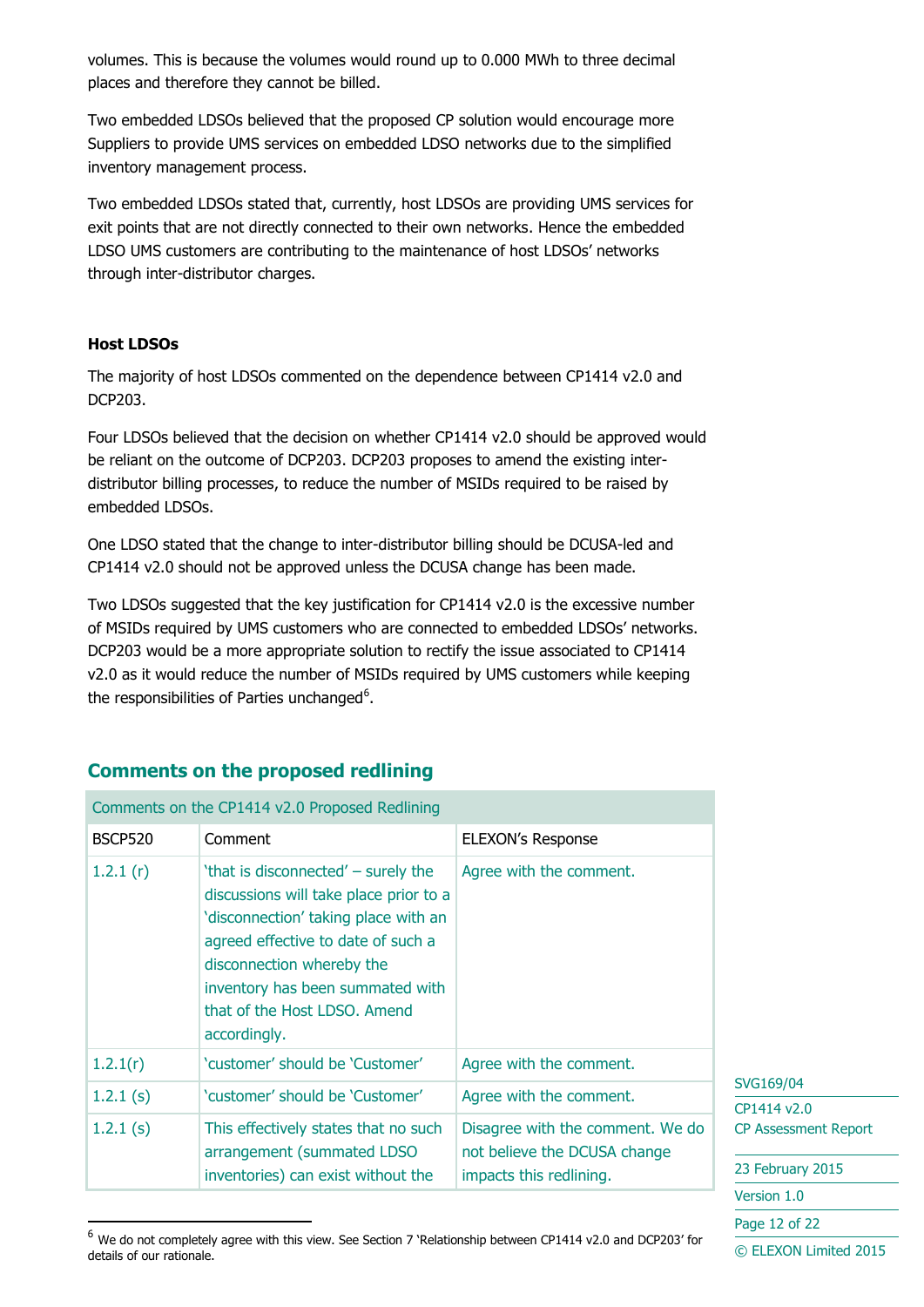| Comments on the CP1414 v2.0 Proposed Redlining |                                                                                                                                                                                                                                                                                                                                                                                                                                                                                                                                            |                                                                                                                                                                                                                                                                                                                     |  |
|------------------------------------------------|--------------------------------------------------------------------------------------------------------------------------------------------------------------------------------------------------------------------------------------------------------------------------------------------------------------------------------------------------------------------------------------------------------------------------------------------------------------------------------------------------------------------------------------------|---------------------------------------------------------------------------------------------------------------------------------------------------------------------------------------------------------------------------------------------------------------------------------------------------------------------|--|
| <b>BSCP520</b>                                 | Comment                                                                                                                                                                                                                                                                                                                                                                                                                                                                                                                                    | <b>ELEXON's Response</b>                                                                                                                                                                                                                                                                                            |  |
|                                                | DCUSA changes being in place. We<br>are comfortable with this<br>arrangement but good practice is to<br>have both change proposals being<br>discussed in parallel resulting in no<br>such cross code compliance being<br>needed.                                                                                                                                                                                                                                                                                                           |                                                                                                                                                                                                                                                                                                                     |  |
| 1,2,4,1                                        | We have two unmetered supplies<br>certificates here, one issued by<br>each LDSO (in order to comply with<br>BSC, section s, para 8.2.3). Where<br>is the obligation to summate the<br>two since as a minimum one of<br>these would be 'disconnected'. The<br>proposer states that they will still<br>be responsible for the EAC and<br>unmetered certificate but as per<br>the legal text throughout the rest of<br>this document we do not believe<br>that this will be the case unless<br>fundamental changes are made to<br>make it so. | Disagree with the comment. No<br>redlining is proposed to 1.2.4.1.<br>BSC Section S 8.2.3 relates to<br>LDSOs and EAC certificates and this<br>section relates to Meter<br>Administrators' responsibilities of<br>receiving the summary inventory<br>(combined or not). We cannot see<br>the connection to 1.2.4.1. |  |
| 1.3.1                                          | Needs "networks" after "Host and<br>Embedded LDSO" in the first line of<br>the redlining. Suggest rewording<br>as follows:<br>"Where a customer has Apparatus<br>connected to both the Host and<br>Embedded LDSOs' networks"<br>Typo later in paragraph "LDDO"<br>should be "LDSO".                                                                                                                                                                                                                                                        | Agree with the comment.                                                                                                                                                                                                                                                                                             |  |
| 1.3.1                                          | This clause is subject to clause<br>$1.2.1(s)$ . It may therefore be<br>sensible to reflect such a situation<br>at the beginning of this clause.                                                                                                                                                                                                                                                                                                                                                                                           | Agree with the comment.                                                                                                                                                                                                                                                                                             |  |
| 1.3.1                                          | 'customer' should be 'Customer'                                                                                                                                                                                                                                                                                                                                                                                                                                                                                                            | Agree with the comment.                                                                                                                                                                                                                                                                                             |  |
| 1.3.1                                          | Where is 'Host' defined? It may be<br>better to say 'Host LDSO'                                                                                                                                                                                                                                                                                                                                                                                                                                                                            | Agree with the comment.                                                                                                                                                                                                                                                                                             |  |
| 1.3.1                                          | 'Host LDDO' should read 'Host<br>LDSO'.                                                                                                                                                                                                                                                                                                                                                                                                                                                                                                    | Agree with the comment.                                                                                                                                                                                                                                                                                             |  |
| 1.3.2                                          | There will not be a unique MSID<br>per UMS Certificate. This needs to<br>be amended since later on it is<br>clear that the Embedded UMSO will<br>issue a certificate.                                                                                                                                                                                                                                                                                                                                                                      | Clarification is required on the<br>detail to be provided on the EAC<br>certificate to the customer from the<br>Embedded LDSOs.                                                                                                                                                                                     |  |

SVG169/04 CP1414 v2.0 CP Assessment Report

23 February 2015 Version 1.0 Page 13 of 22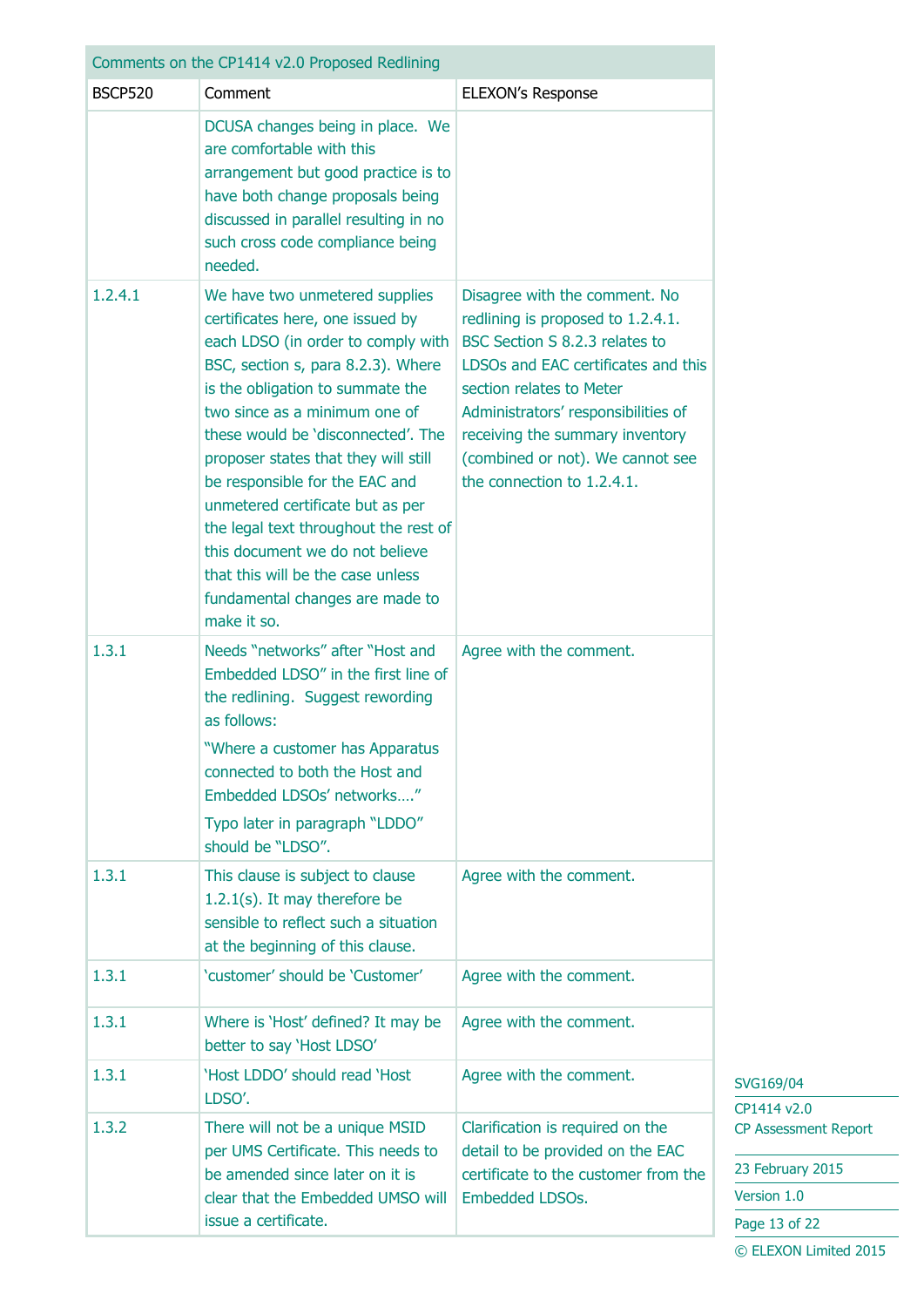| Comments on the CP1414 v2.0 Proposed Redlining |                                                                                                                                                                                                                                                                                                                                                                                                                                                                                                                                                                                                                                                                                                                                   |                                                                                                                                                                                                                                           |  |
|------------------------------------------------|-----------------------------------------------------------------------------------------------------------------------------------------------------------------------------------------------------------------------------------------------------------------------------------------------------------------------------------------------------------------------------------------------------------------------------------------------------------------------------------------------------------------------------------------------------------------------------------------------------------------------------------------------------------------------------------------------------------------------------------|-------------------------------------------------------------------------------------------------------------------------------------------------------------------------------------------------------------------------------------------|--|
| <b>BSCP520</b>                                 | Comment                                                                                                                                                                                                                                                                                                                                                                                                                                                                                                                                                                                                                                                                                                                           | ELEXON's Response                                                                                                                                                                                                                         |  |
| 1.3.4                                          | How will this work? What processes<br>will the NHHDC need to put in<br>place?                                                                                                                                                                                                                                                                                                                                                                                                                                                                                                                                                                                                                                                     | Disagree with the comment. There<br>is no redlining to 1.3.4. This is a<br>'Business As Usual' process for Non<br><b>Half Hourly Data Collectors</b><br>(NHHDCs) and will not require any<br>change.                                      |  |
| 1.3.5                                          | How will this work? We have a<br>situation here whereby we have a<br>'disconnected' MSID with an EAC<br>still living on.                                                                                                                                                                                                                                                                                                                                                                                                                                                                                                                                                                                                          | Clarification is required on the<br>detail to be provided on the EAC<br>certificate to the customer from the<br><b>Embedded LDSOs.</b>                                                                                                    |  |
| 1.3.7                                          | If an MSID is disconnected, how<br>can they appoint more than one<br>UMSO. Effectively we end up with<br>more obligations on the Host LDSO<br>that the proposer does not believe<br>is the case and is not reflected<br>correctly in this consultation<br>document. This BSCP is written<br>from the perspective that each<br>MSID has an EAC and is traded<br>until it is disconnected. We have a<br>concern here that the BSC and the<br>BSCP are not aligned with the<br>current thinking of the working<br>group and the expectations of this<br>change proposal. We do not intend<br>to walk through each at this stage<br>apart from commenting on the rest<br>(apart from a high level view) of<br>the legal text changes. | Disagree with the comment. There<br>is no redlining to 1.3.7.<br>Disconnection of data will be seen<br>in the registration system. Non Half<br>Hourly Data Aggregators (NHHDAs)<br>will not process EACs where MSIDs<br>are disconnected. |  |
| 1.7.2                                          | Clarify as:<br>"Embedded UMSO" means the<br>UMSO operating for the Embedded<br><b>LDSO</b>                                                                                                                                                                                                                                                                                                                                                                                                                                                                                                                                                                                                                                        | Agree with the comment.                                                                                                                                                                                                                   |  |
| 1.7.2                                          | Clarify as:<br>"Host UMSO" means the UMSO<br>operating for the Host LDSO                                                                                                                                                                                                                                                                                                                                                                                                                                                                                                                                                                                                                                                          | Agree with the comment.                                                                                                                                                                                                                   |  |
| 3.1.1                                          | Amend second paragraph to read:<br>"Agree the inventory of Apparatus<br>with the Customer, which shall<br>include any Apparatus that may be<br>connected to an Embedded LDSO's<br>network where applicable in<br>accordance with paragraph 1.3.1."<br>Delete the remaining amendments<br>as it relates to inter DNO DUoS<br>charging processes.                                                                                                                                                                                                                                                                                                                                                                                   | Agree with the comment.                                                                                                                                                                                                                   |  |

CP1414 v2.0 CP Assessment Report

23 February 2015

Version 1.0

Page 14 of 22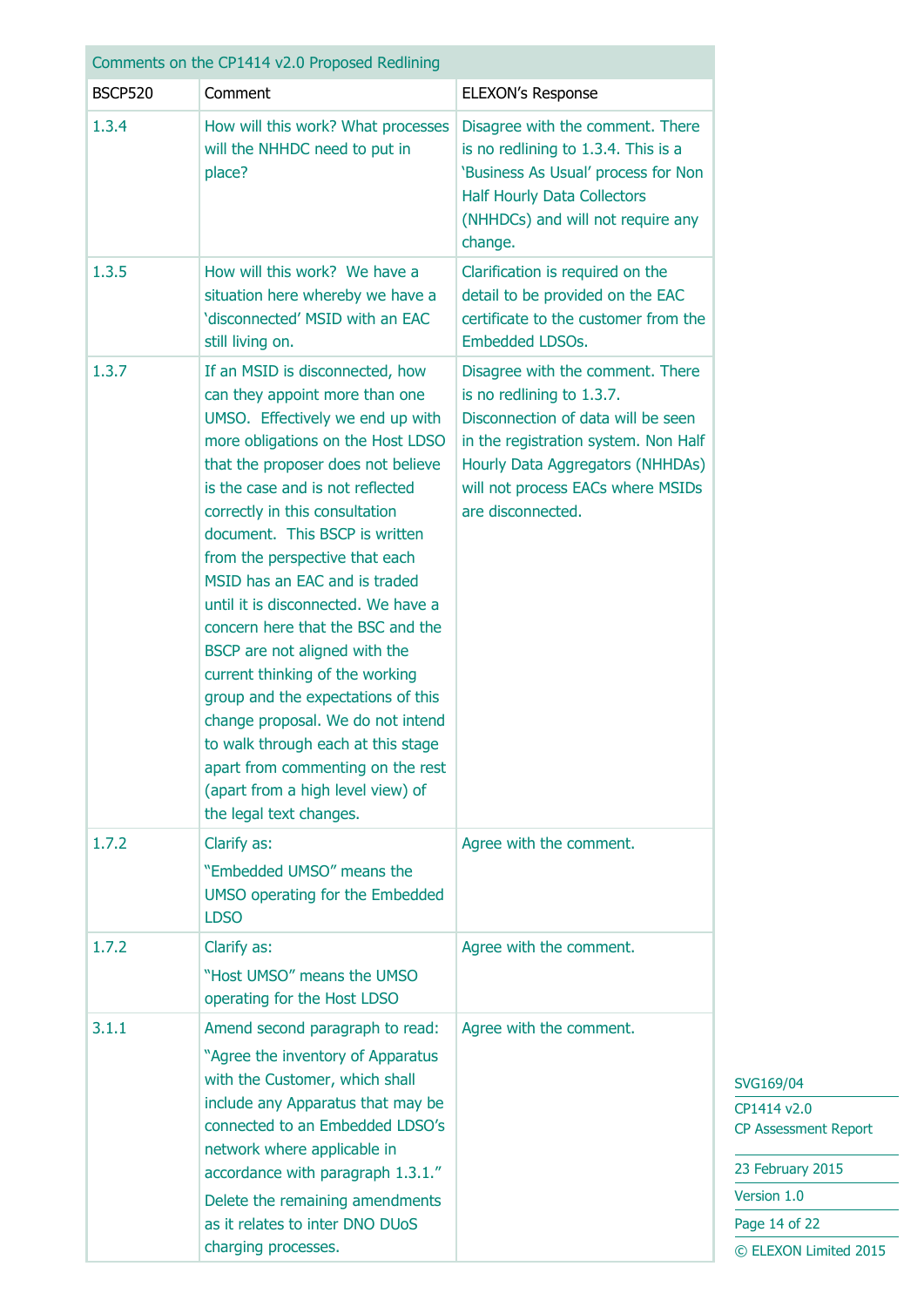| Comments on the CP1414 v2.0 Proposed Redlining |                                                                                                                                                                                                                                                                                                                                                                 |                                                                                                                                                                                                                                         |  |
|------------------------------------------------|-----------------------------------------------------------------------------------------------------------------------------------------------------------------------------------------------------------------------------------------------------------------------------------------------------------------------------------------------------------------|-----------------------------------------------------------------------------------------------------------------------------------------------------------------------------------------------------------------------------------------|--|
| <b>BSCP520</b>                                 | Comment                                                                                                                                                                                                                                                                                                                                                         | <b>ELEXON's Response</b>                                                                                                                                                                                                                |  |
| 3.1.1                                          | Since this section is about<br>establishing a new UMS inventory<br>there should be no changes<br>whatsoever to this section since<br>movement can only take place to<br>an existing inventory and where<br>they have a greater consumption<br>than the embedded one. The very<br>fact that this is a new one means<br>we are starting from a zero<br>inventory. | Disagree with the comment. The<br>redlining merely identifies how host<br>LDSOs will be informed of what<br>additional embedded network<br>connected items have been<br>included in the newly established<br>inventory by the customer. |  |
| 3.2.1                                          | Amend action to read;<br>"Send proposed revised detailed<br>inventory to UMSO, which shall<br>include any Apparatus that may be<br>associated with an Embedded<br>LDSO's network in accordance with<br>paragraph 1.3.1."                                                                                                                                        | Agree with the comment.                                                                                                                                                                                                                 |  |
| 3.2.1                                          | We need to differentiate between<br>Embedded UMSO and Host UMSO<br>since it could be either                                                                                                                                                                                                                                                                     | Disagree with the comment. UMSO<br>refers to both host EMSO and<br>embedded EMSO.                                                                                                                                                       |  |
| 3.2.2                                          | Delete proposed new action as it<br>relates to inter DNO DUoS charging<br>processes.                                                                                                                                                                                                                                                                            | Agree with the comment.                                                                                                                                                                                                                 |  |
| 3.2.2                                          | This only talks about 'remove' what   Agree with the comment.<br>about 'add'. It may be better to say<br>'amend'                                                                                                                                                                                                                                                |                                                                                                                                                                                                                                         |  |
| 3.2.2                                          | When we say 'ETD' do we mean<br>'EFD'                                                                                                                                                                                                                                                                                                                           | Agree with the comment.                                                                                                                                                                                                                 |  |
| 3.2.4                                          | We need to differentiate between<br>Embedded UMSO and Host UMSO<br>since it could be either                                                                                                                                                                                                                                                                     | Disagree with the comment. UMSO<br>refers to both host EMSO and<br>embedded EMSO.                                                                                                                                                       |  |
| 3.2.10                                         | The Embedded UMSO also needs to<br>notify the Host UMSO.                                                                                                                                                                                                                                                                                                        | Disagree with the comment. The<br>EAC will be calculated based on the<br>combined inventory by the host<br>LDSO <sub>s</sub> .                                                                                                          |  |
| 3.3.1.2                                        | This needs to be reviewed whereby<br>a change of Supplier understands<br>that there is an Embedded UMSO<br>relationship with the Host UMSO for<br>the MSID they have gained since<br>the UMS certificate will not be the<br>summated one but there is another<br>one linked to a 'disconnected'<br>MSID.                                                        | Disagree with the comment. There<br>should be no impact on Suppliers'<br>'Business As Usual' processes.                                                                                                                                 |  |

CP1414 v2.0 CP Assessment Report

23 February 2015

Version 1.0

Page 15 of 22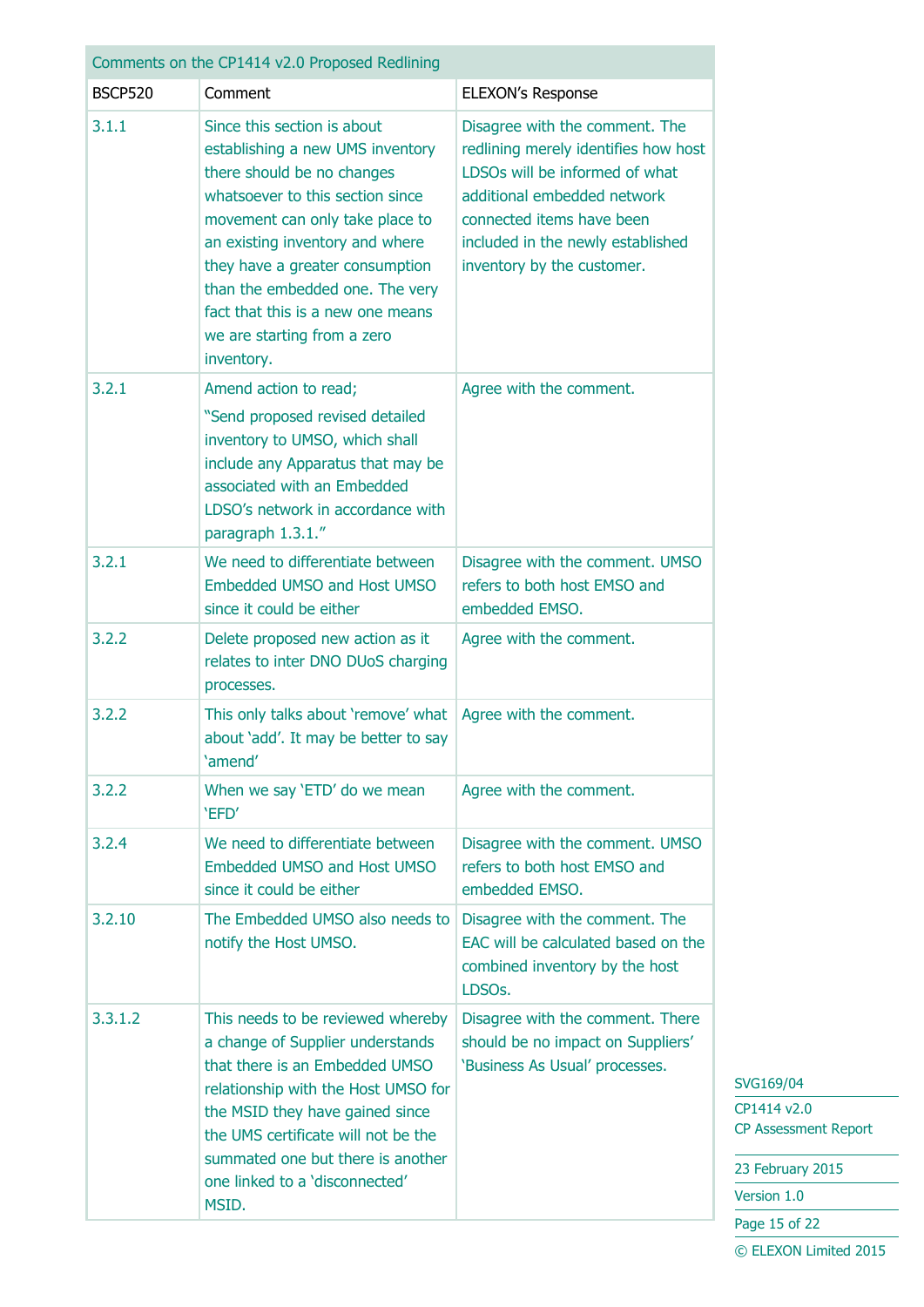| Comments on the CP1414 v2.0 Proposed Redlining |                                                                                                                                                                                                                                                                                                                                                                                                                                                                                                                                                                                                                                                                                  |                                                                                                                                                                                                                                           |  |
|------------------------------------------------|----------------------------------------------------------------------------------------------------------------------------------------------------------------------------------------------------------------------------------------------------------------------------------------------------------------------------------------------------------------------------------------------------------------------------------------------------------------------------------------------------------------------------------------------------------------------------------------------------------------------------------------------------------------------------------|-------------------------------------------------------------------------------------------------------------------------------------------------------------------------------------------------------------------------------------------|--|
| <b>BSCP520</b>                                 | Comment<br><b>ELEXON's Response</b>                                                                                                                                                                                                                                                                                                                                                                                                                                                                                                                                                                                                                                              |                                                                                                                                                                                                                                           |  |
| 3.3.1.9                                        | As 3.3.1.2                                                                                                                                                                                                                                                                                                                                                                                                                                                                                                                                                                                                                                                                       | Disagree with the comment. There<br>should be no impact on Suppliers'<br>'Business As Usual' processes.                                                                                                                                   |  |
| 3.3.2.2                                        | As 3.3.1.2                                                                                                                                                                                                                                                                                                                                                                                                                                                                                                                                                                                                                                                                       | Disagree with the comment. There<br>should be no impact on Suppliers'<br>'Business As Usual' processes.                                                                                                                                   |  |
| 3.4.4                                          | Same issue as above with split<br>inventories being maintained.                                                                                                                                                                                                                                                                                                                                                                                                                                                                                                                                                                                                                  | Disagree with the comment. There<br>should be no impact on Suppliers'<br>'Business As Usual' processes.                                                                                                                                   |  |
| 3.6                                            | Same issue relating to unmetered<br>certificates                                                                                                                                                                                                                                                                                                                                                                                                                                                                                                                                                                                                                                 | Disagree with the comment subject<br>to clarification on certificate<br>content.                                                                                                                                                          |  |
| 3.7                                            | If the Host UMSO has an inventory<br>less than the Embedded UMSO due<br>to de-energisation, the Embedded<br>LDSO will have to create a new<br>MSID. Where is this to be<br>captured?                                                                                                                                                                                                                                                                                                                                                                                                                                                                                             | Unlikely scenario, but it would need<br>consideration if new MSIDs would<br>be required or if host LDSOs will be<br>required to continue. However, this<br>point and 3.8 refer to the whole<br>MSID not individual items of<br>Apparatus. |  |
| 3.8                                            | Same issue as de-energised<br>process. In fact this is the key<br>process that needs further<br>consideration.                                                                                                                                                                                                                                                                                                                                                                                                                                                                                                                                                                   | See above.                                                                                                                                                                                                                                |  |
| 3.8.2                                          | The proposed new action relates to<br>inter DNO DUoS charging<br>processes, although agree that it<br>may be necessary to clarify that<br>disconnection of an embedded<br>network MPAN may result from<br>combining Host and Embedded<br>inventories.<br>"Complete any physical work as<br>required. Physical work will not be<br>required where existing UMS<br>equipment is migrated from one<br>inventory to another inventory, e.g.<br>adoption of lighting on a new<br>development by the highway<br>authority, including Apparatus that<br>may be associated with an<br>Embedded LDSO's network in<br>accordance with paragraph 1.3.1.<br>Send actual Disconnection date." | Agree with the comment.                                                                                                                                                                                                                   |  |

CP1414 v2.0 CP Assessment Report

23 February 2015

Version 1.0

Page 16 of 22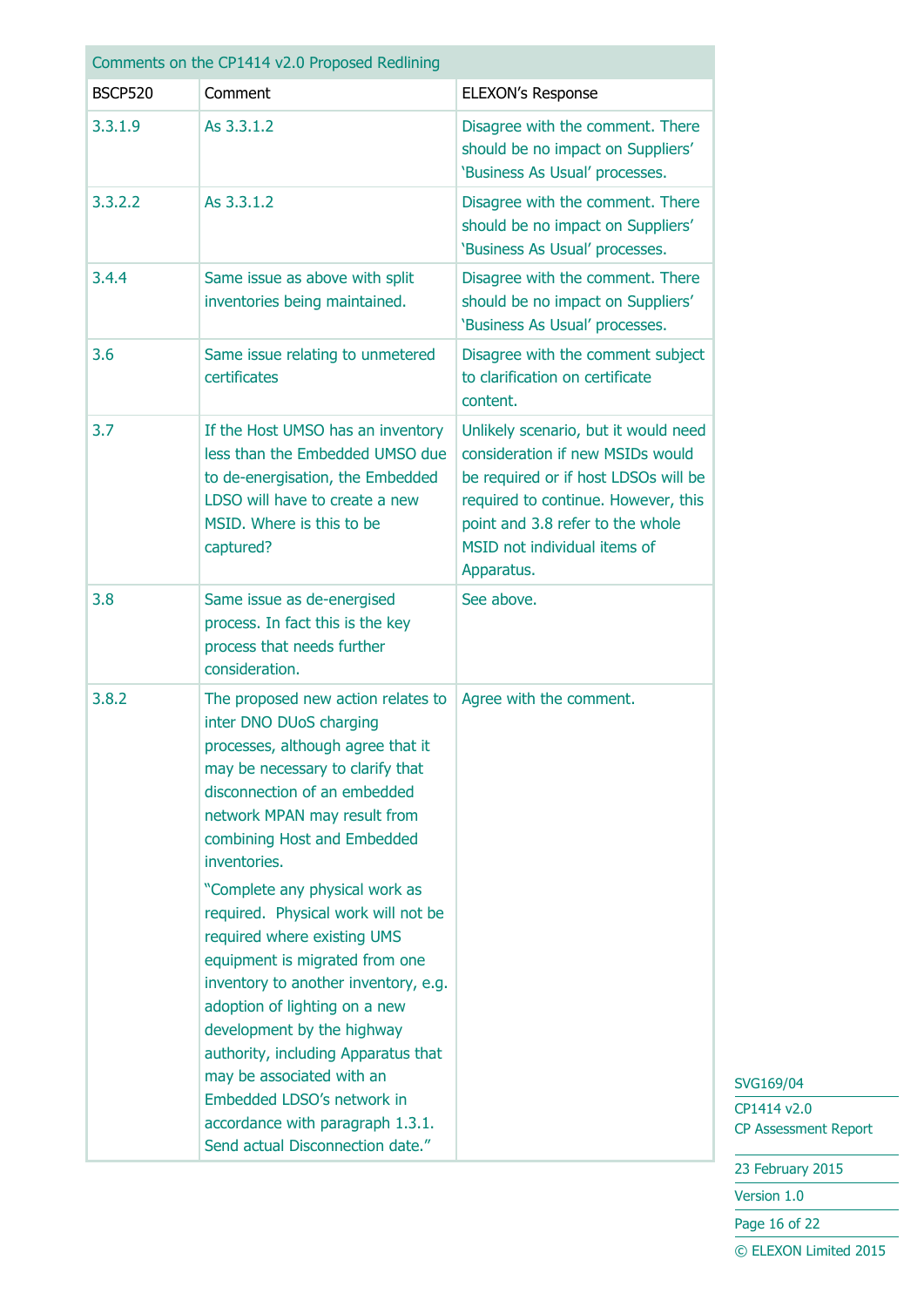| Comments on the CP1414 v2.0 Proposed Redlining |                                                                                                                                                                                                                                                                                                                                                                                                                                                                                         |                                                                                                                                                                                                                                                                                                                                                  |  |
|------------------------------------------------|-----------------------------------------------------------------------------------------------------------------------------------------------------------------------------------------------------------------------------------------------------------------------------------------------------------------------------------------------------------------------------------------------------------------------------------------------------------------------------------------|--------------------------------------------------------------------------------------------------------------------------------------------------------------------------------------------------------------------------------------------------------------------------------------------------------------------------------------------------|--|
| <b>BSCP520</b>                                 | Comment                                                                                                                                                                                                                                                                                                                                                                                                                                                                                 | <b>ELEXON's Response</b>                                                                                                                                                                                                                                                                                                                         |  |
| 3.9.2                                          | Should we reference the split<br>processes from each UMSO here<br>and the need for the NHHDC to<br>summate the data                                                                                                                                                                                                                                                                                                                                                                     | Disagree with the comment. It is<br>the EAC that is split not the<br>inventory. The host LDSO will split<br>the EAC for the NHHDC and it does<br>not get summated.                                                                                                                                                                               |  |
| 3.9.2.7                                        | How can this work for the<br>Embedded UMSO associated with a<br>disconnected MSID. It needs to<br>contain notification to the Host<br>UMSO.                                                                                                                                                                                                                                                                                                                                             | Disagree with the comment. EACs<br>would be corrected by the host<br>LDSO.                                                                                                                                                                                                                                                                       |  |
| 3.11                                           | <b>Consolidation of EACs required</b><br>here.                                                                                                                                                                                                                                                                                                                                                                                                                                          | Disagree with the comment. Host<br>LDSOs would provide this data.                                                                                                                                                                                                                                                                                |  |
| 4.5.4                                          | Should forward read forwarded?                                                                                                                                                                                                                                                                                                                                                                                                                                                          | Agree with the comment.                                                                                                                                                                                                                                                                                                                          |  |
| Whole<br>document                              | There is a need for a clause by<br>clause review to this BSCP, the BSC<br>and the Operational Information<br>Document to ensure that<br><b>Embedded UMSOs have obligations</b><br>when their inventories are being<br>summated by the Host UMSO and<br>the current processes need to<br>reflect such a situation together<br>with obligations on each market<br>participant including the Customer,<br>Host UMSO, Embedded UMSO,<br>Host LDSO, Embedded LDSO, MA,<br>DCs and Suppliers. | Disagree with the comment. Since<br>the inventories are customers' and<br>not host LDSOs', we do not<br>understand the comment.<br>Inventories will not be 'summated'.<br>The EAC will be calculated and split<br>based on the combined inventory.<br>The embedded LDSOs will merely<br>be informing the host LDSOs which<br>items are included. |  |

CP1414 v2.0 CP Assessment Report

23 February 2015

Version 1.0

Page 17 of 22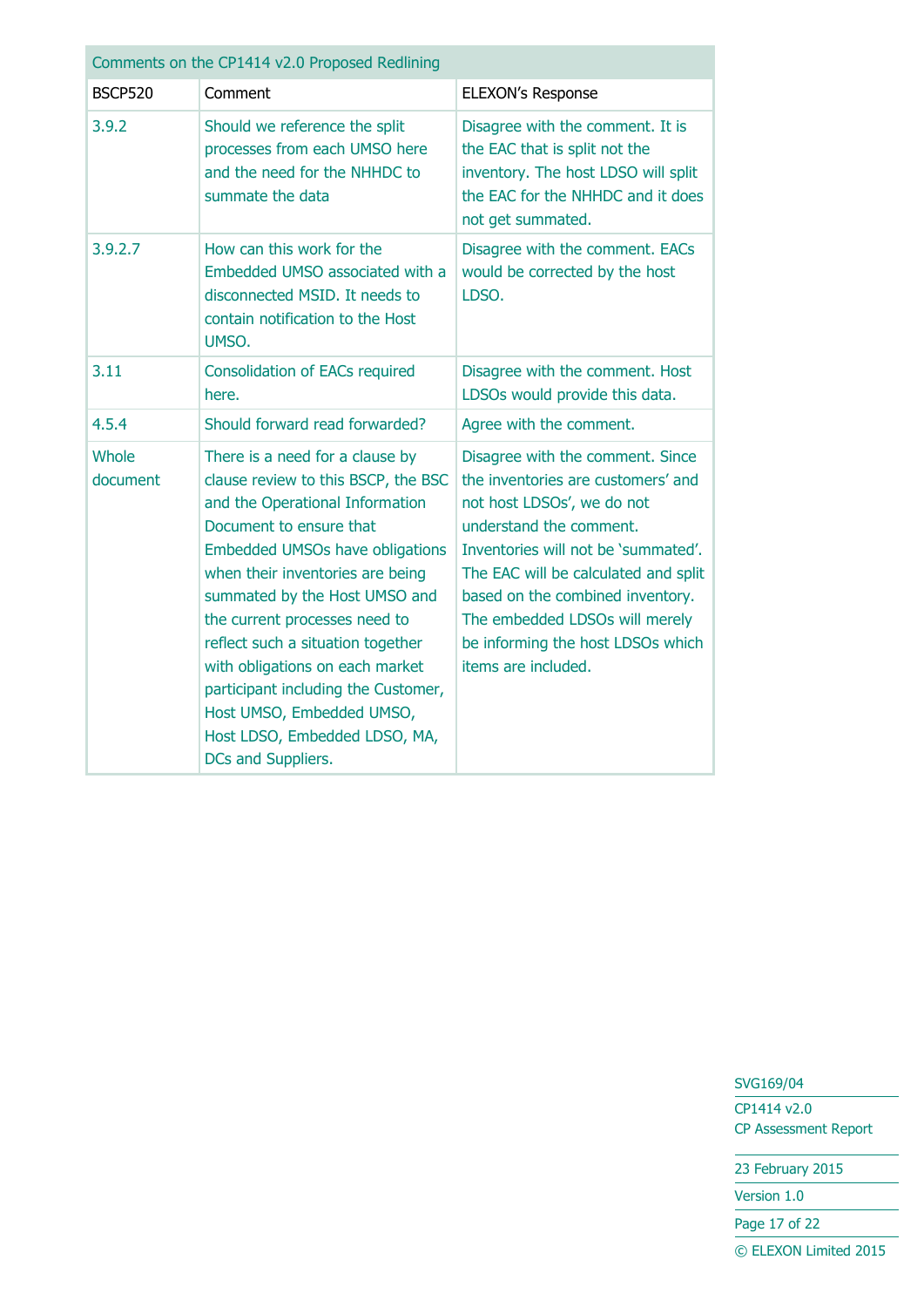## <span id="page-17-0"></span>**7** ELEXON's View

#### **Relationship between CP1414 v2.0 and DCP203**

#### **Background of DCP203**

DCP203 seeks to harmonise the discount factors (used for inter-distributor billing) to be applied to the 'All The Way' (ATW) tariff against embedded LDSO UMS MSIDs. Under the current arrangements, embedded LDSOs are obliged to raise more than one MSID for the same customer Profile Class, within a single Grid Supply Point (GSP) Group, where the embedded LDSO's network is connected to the host LDSO's network at more than one network level. A separate MSID is required for each additional network level that the embedded LDSO network connects to.

DCP203 would remove this requirement. However it still does not address the problem that UMS customers must trade additional MSIDs for each embedded LDSO due to the fact that a tiny proportion of its inventory is supplied via embedded LDSOs' networks.

#### **Ofgem publication regarding the UMS inventory issue under the BSC**

Ofgem published [the findings of its review of the electricity connections market](https://www.ofgem.gov.uk/publications-and-updates/findings-our-review-electricity-connections-market) on 21 January 2015, in which it suggests that a change should be made to the BSC to address the issue with UMS inventories connected to an embedded network. Section 3.37 of the document states the following:

#### Unmetered supply inventories

3.37. Billing arrangements between a supplier and a large customer (eg a local authority) may become more complex and costly if the customer has unmetered assets (ie street lighting) on both a DNO and an IDNO network. We understand that this issue results from the arrangements of the Balancing and Settlement Code. This code is administered through open governance process, which allows parties to propose changes to the code for consideration by the industry and if appropriate, approval by us. We encourage parties to propose modifications that will address this issue.

Despite the link between CP1414 v2.0 and DCP203, we understand that DCP203 is currently at the consultation stage and a decision is yet to be made. We therefore believe that CP1414 v2.0 should be considered independently from DCP203.

#### **Our view**

We note the split of views between the embedded LDSOs and the host LDSOs who responded to the CP Consultation. We also note the views from non-BSC Parties, especially those from the UMS customers.

We note the concerns and questions from host LDSOs on the CP1414 v2.0 proposed solution, although some of these are answered by the Proposer in the additional note included in Attachment D.

Although we have not received a response from all UMS customers, all of the 13 UMS customers (local authorities) who responded to the consultation believed that the current UMS inventory management process creates additional costs and administration for customers. As stated in the responses, there is a possibility that UMS inventories could be SVG169/04

CP1414 v2.0 CP Assessment Report

23 February 2015 Version 1.0 Page 18 of 22 © ELEXON Limited 2015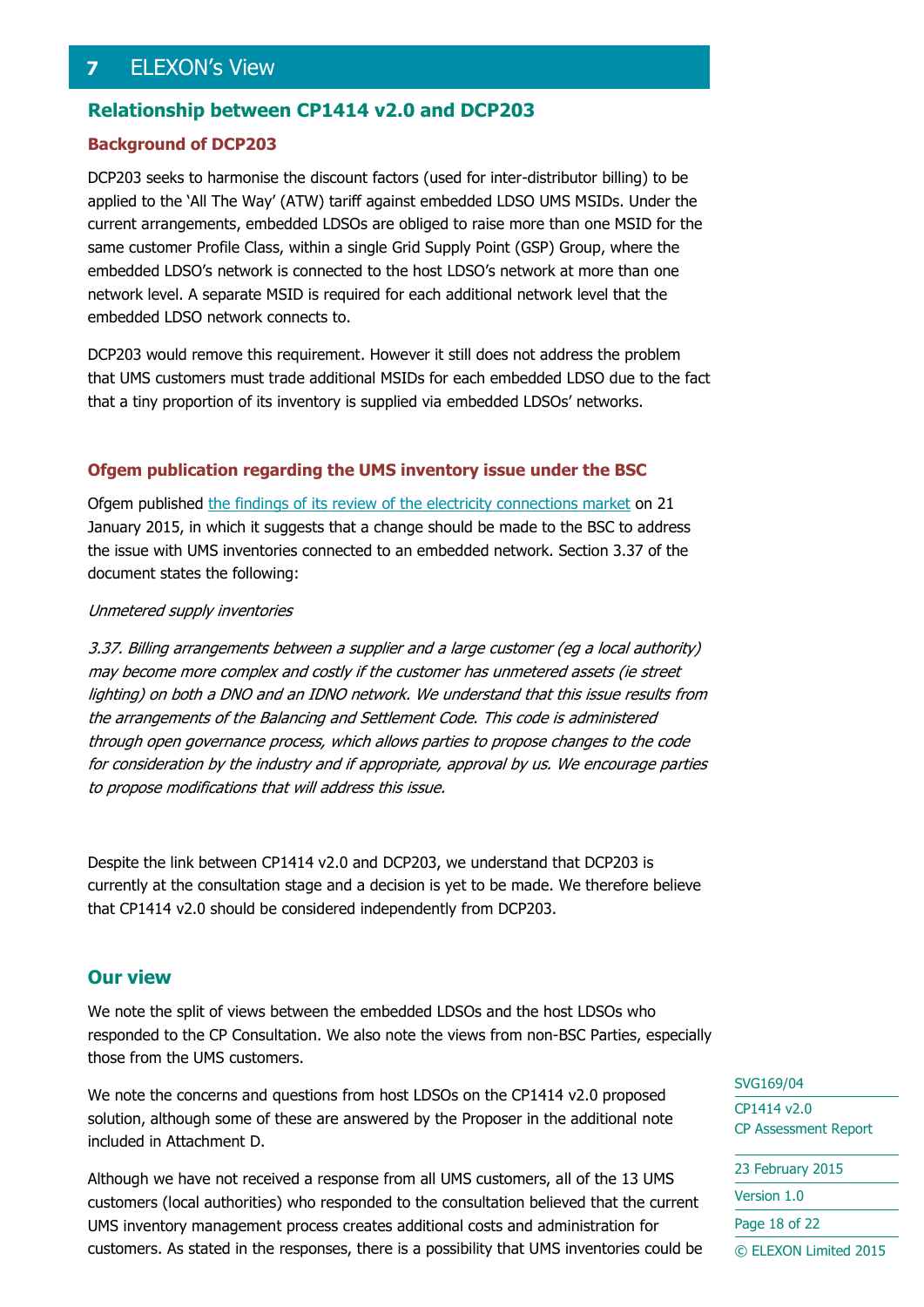missed out or double counted by LDSOs and that customers add UMS inventories to the incorrect LDSOs' MSIDs. Additionally, an issue identified by the BSC Auditor is that there are UMS connections without an appointed Supplier. Furthermore, there is another issue relating to situations where daily allocated proportion of the EAC rounds to zero.

Based on the above, we believe that the issues identified by CP1414 v2.0 do exist and would create inaccuracy for Settlement. However, we note that the materiality to Settlement is likely to be small.

We are uncertain that the estimated implementation and on-going costs identified by one LDSO are realistic without further detail on how these estimates were derived. We would expect additional LDSO costs would be marginal since they are already managing these inventory submissions and additional items would be added by the customer. In reality, it is the financial impact on the customer that is a key issue. Further analysis has been presented by the Proposer in 3.2 of Attachment D to this report. This analysis suggests that it is the financial impacts on customers that are creating issues impacting competition in connections. We note that Ofgem also has a concern on these costs being imposed on the customers.

In conclusion, we believe that these issues impact Settlement but the materiality of impact is likely to be small. These issues could have a more significant impact on competition in the UMS connections market and have a financial impact on non-BSC Parties (i.e. UMS customers). $<sup>7</sup>$  The CP solution relies on host LDSOs, yet all but one of the LDSOs do not</sup> support it – creating risks to an efficient implementation. As the key impacts identified are beyond the scope of the BSC, Ofgem may be better placed to consider solutions to the issues identified. Therefore, we are recommending that this CP should be rejected.

SVG169/04

CP1414 v2.0 CP Assessment Report

23 February 2015

Version 1.0

Page 19 of 22

-

 $<sup>7</sup>$  While the Applicable BSC Objectives refer to 'promoting effective competition in the generation and supply of</sup> electricity, and (so far as consistent therewith) promoting such competition in the sale and purchase of electricity', competition in distribution and in the UMS connections market falls outside the BSC.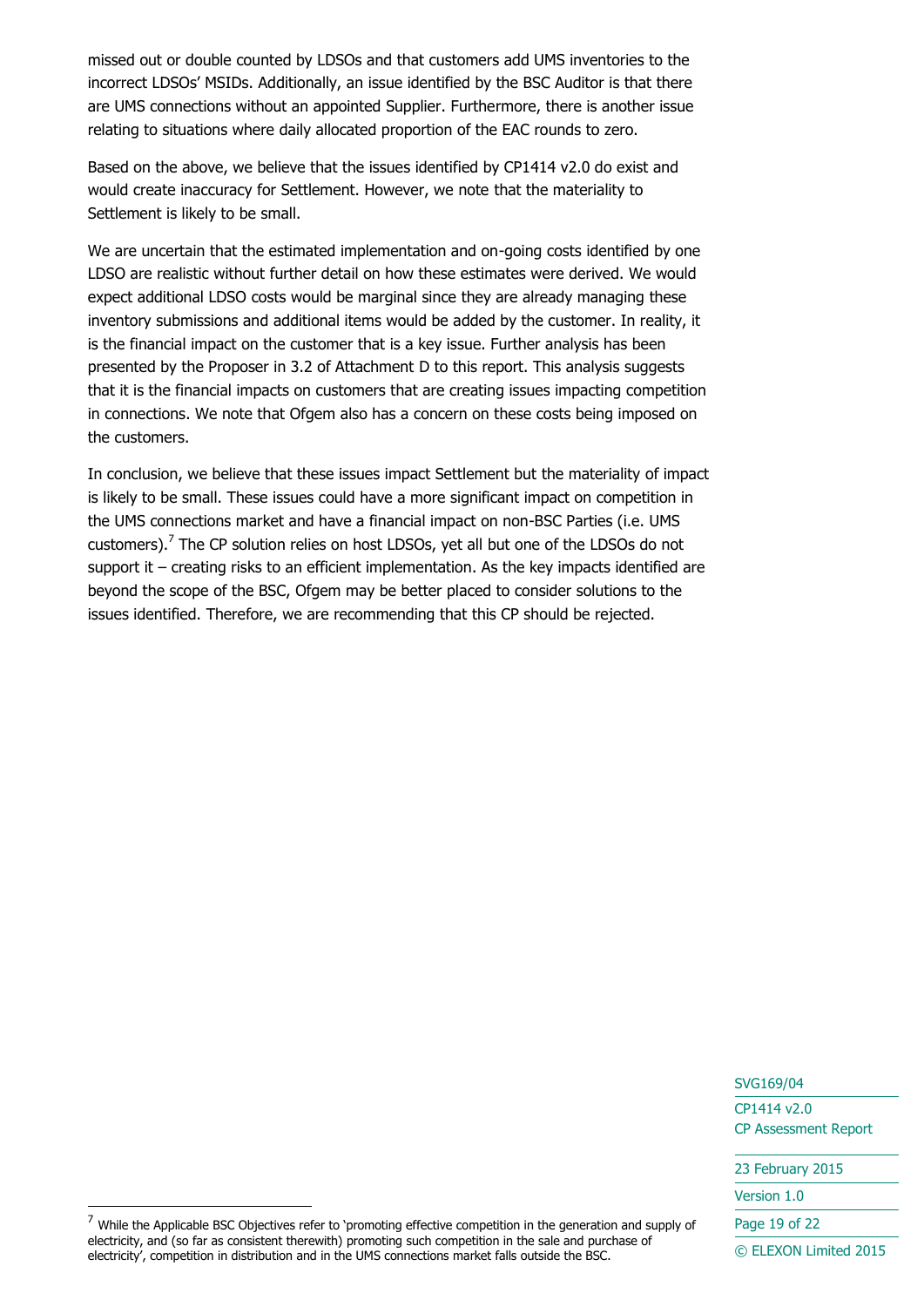## <span id="page-19-0"></span>**8** Recommendations

We invite you to:

**REJECT** CP1414 v2.0.

#### SVG169/04

CP1414 v2.0 CP Assessment Report

23 February 2015

Version 1.0

Page 20 of 22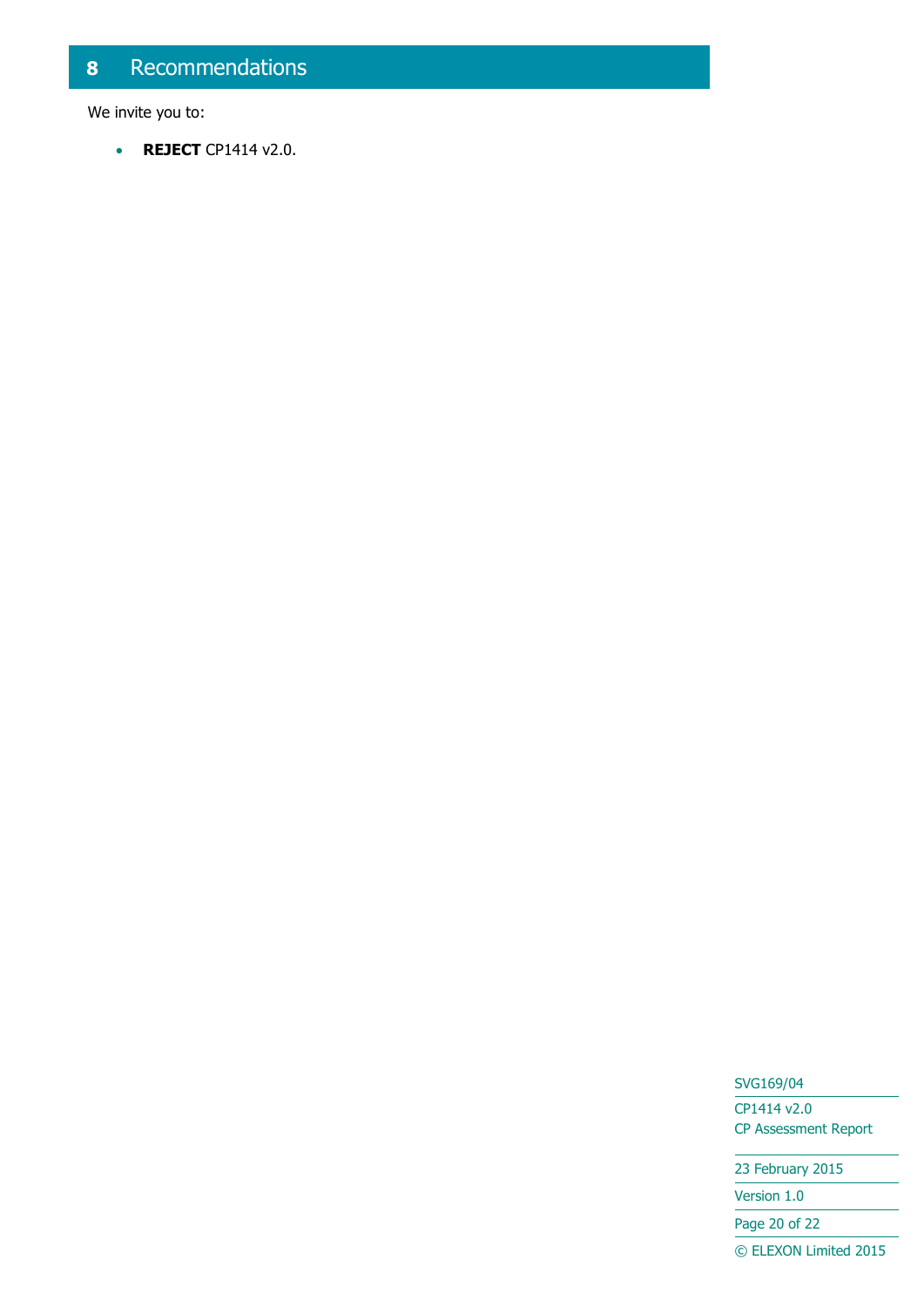#### <span id="page-20-0"></span>**Acronyms**

Acronyms used in this document are listed in the table below.

| <b>Glossary of Defined Terms</b> |                                                    |  |
|----------------------------------|----------------------------------------------------|--|
| Acronym                          | Definition                                         |  |
| <b>ATW</b>                       | 'All The Way' (a type of tariff)                   |  |
| CP                               | <b>Change Proposal</b>                             |  |
| <b>CPC</b>                       | <b>Change Proposal Circular</b>                    |  |
| <b>DCUSA</b>                     | Distribution Connection Use of System Agreement    |  |
| <b>DU<sub>o</sub>S</b>           | Distribution Use of System                         |  |
| <b>EAC</b>                       | <b>Estimated Annual Consumption</b>                |  |
| <b>GSP</b>                       | <b>Grid Supply Point</b>                           |  |
| <b>LDSO</b>                      | Licensed Distribution System Operator              |  |
| <b>MA</b>                        | Meter Administrator                                |  |
| <b>MSID</b>                      | <b>Metering System Identifier</b>                  |  |
| <b>NHHDA</b>                     | Non Half Hourly Data Aggregators                   |  |
| <b>NHHDC</b>                     | Non Half Hourly Data Collectors                    |  |
| <b>OID</b>                       | <b>Operational Information Document</b>            |  |
| <b>SVG</b>                       | Supplier Volume Allocation Group (Panel Committee) |  |
| <b>UMS</b>                       | <b>Unmetered Supply</b>                            |  |
| <b>UMSO</b>                      | <b>Unmetered Supplies Operator</b>                 |  |

#### **DTC data flows and data items**

DTC data flows and data items referenced in this document are listed in the table below.

| DTC Data Flows and Data Items |                                                   |  |
|-------------------------------|---------------------------------------------------|--|
| <b>Number</b>                 | <b>Name</b>                                       |  |
| D0030                         | Non Half Hourly DUoS Report                       |  |
| D0052                         | Affirmation of Metering System Settlement Details |  |

### **External links**

A summary of all hyperlinks used in this document are listed in the table below.

All external documents and URL links listed are correct as of the date of this document.

|                       |                            |                                       | <b>CP Assessment Report</b>  |
|-----------------------|----------------------------|---------------------------------------|------------------------------|
| <b>External Links</b> |                            |                                       |                              |
| Page(s)               | Description                | URL                                   | 23 February 2015             |
|                       | 2 BSCPs page on the ELEXON | https://www.elexon.co.uk/bsc-related- | Version 1.0<br>Page 21 of 22 |
|                       | website (for BSCP520)      | documents/related-documents/bscps/    | © ELEXON Limited 2015        |

SVG169/04 CP1414 v2.0